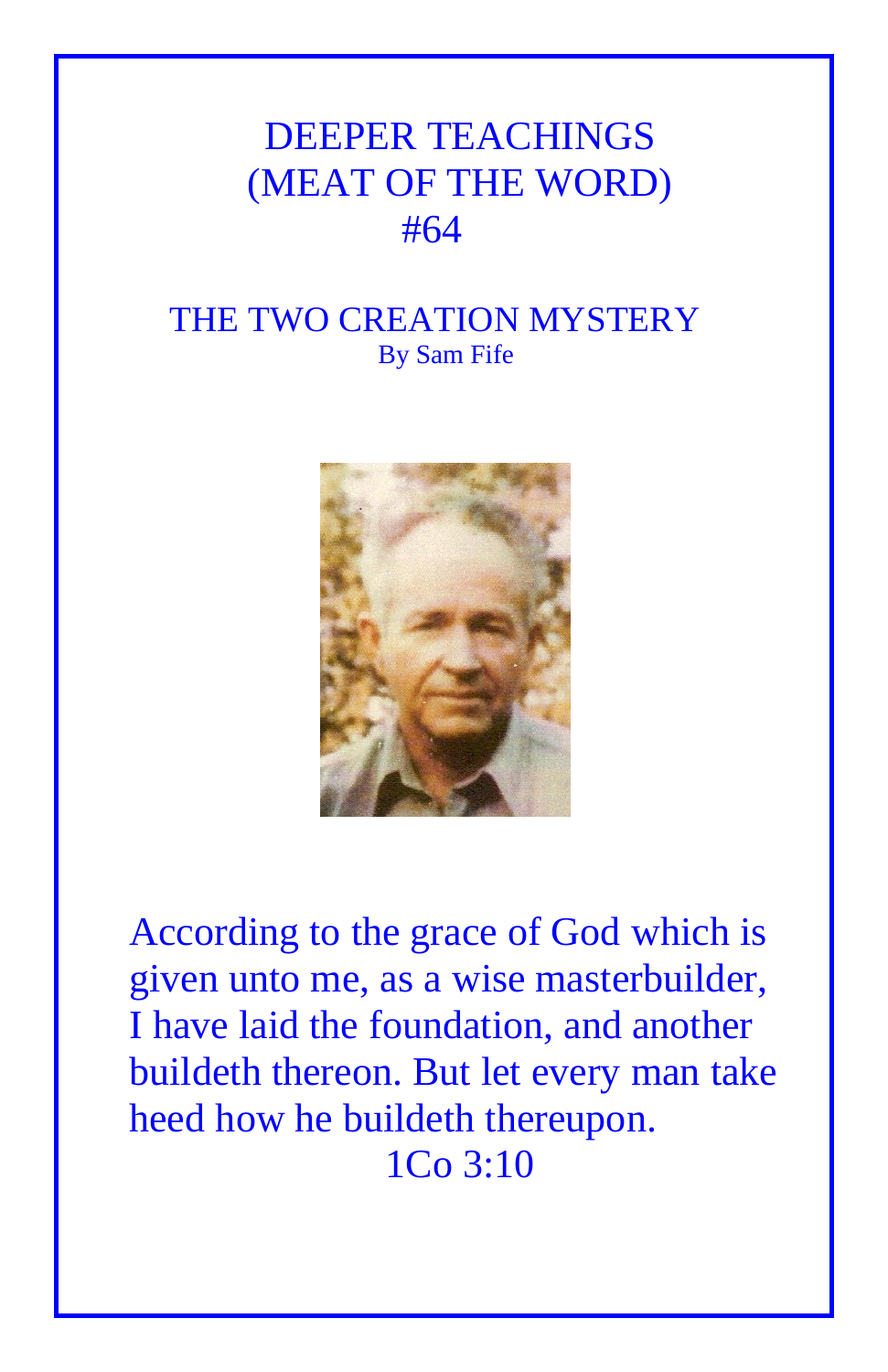## **THE TWO CREATION MYSTERY by Sam Fife**

 In the beginning of this teaching, I want you to know that every word I share with you in this teaching is for your spirit; not for your body, nor for your flesh nature. It is not for your intellect, it is not for your mind, but it is for your spirit. Your spirit is the regenerated, recreated, born again Son of God. Your spirit is the one that God desires to feed and to strengthen. Your spirit is that part of your being that God desires to perfect. He desires to perfect its spiritual attributes, particularly that spiritual attribute called faith, and in doing so enable you to come to the point where you can transform your body into a glorified body. So our purpose is going to be strictly to minister to your spirit and since there is no word we are going to share that will be futile or useless, we would like you to get the benefit of every word.

 I would like to repeat this as we said, we are going to be teaching your spirit, not your mind, not your flesh nature, but your regenerated, recreated, born again spirit, which is the Son of God, for it is your spirit which God desires to feed. It is your spirit that God desires to perfect. It is in your spirit that God desires to develop to its fullness its spiritual attributes, particularly its two chief spiritual attributes: faith and love, which are the two chief attributes of God Himself. The Bible says that your spirit is the offspring of God and these two chief attributes of God's nature are inherent in your spirit in their fullness; and it is God's desire, by feeding you the spirit of the word, to develop them to their highest potential so that your spirit may then have the power to transform your body, as the Bible says, into one fashioned like unto His glorious body.

 Our scripture is the third chapter of John, and we are going to be teaching you the basic foundational mystery upon which the whole purpose and plan of God in Christ is founded, and that is the mystery of the two creations. The first Adam creation and the last Adam creation. Not only are we going to be teaching these pillar truths, but we are going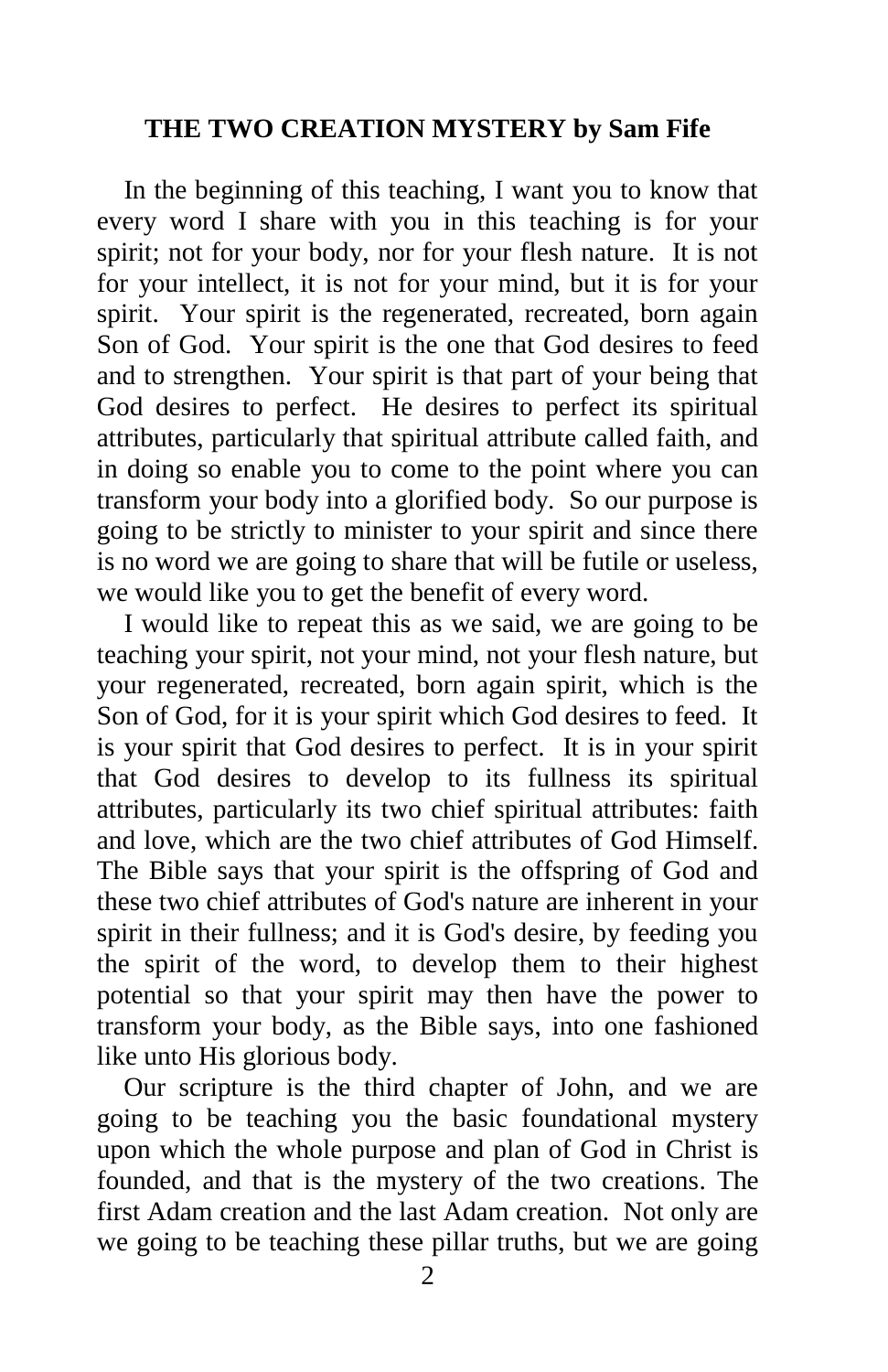to be developing for you as we teach them the implications that they have for each of our lives. Therefore, we are going deeper into them than we ever have in the move of God before.

 Here in the third chapter of John, we have revealed to us the mystery of the two creations that are in the divine plan of God: The first Adam creation, and the last Adam creation. Beginning with verse one, we read:

 "There was a man of the Pharisees, named Nicodemus, a ruler of the Jews: the same came to Jesus by night and said unto Him, "Rabbi, we know that thou art a teacher come from God for no man can do these miracles that thou doest except God be with him." Jesus answered and said unto him, "Verily, verily, I say unto you, except a man be born again, he cannot see the kingdom of God." Nicodemus said unto him, "How can a man be born when he is old? Can he enter the second time into his mother's womb and be born ?" Jesus answered, " Verily, verily I say unto thee, except a man be born of water and of the spirit, he cannot enter into the kingdom of God. That which is born of the flesh is flesh and that which is born of the spirit is spirit. Marvel not that I said unto thee, ye must be born again. The wind bloweth where it listeth, and thou hearest the sound thereof, but canst not tell whence it cometh or whither it goeth; so is every one that is born of the Spirit." Nicodemus answered and said unto him, "How can these things be?" Jesus answered and said unto him, "Art thou a master of Israel and knowest not these things? Verily, verily I say unto thee, we speak that we do know and testify that we have seen and ye receive not our witness. If I have told you earthly things and you believe not, how shall ye believe if I tell you of heavenly things?"

 Now when I was in the Baptist seminary I graduated from 25 years ago, when they came to this passage of scripture, they taught me only the basic elementary facts that are here. They told me that Nicodemus was a Jewish priest, which was very interesting; and they told me that Jesus said to him in the middle of the night, "Ye must be born again." They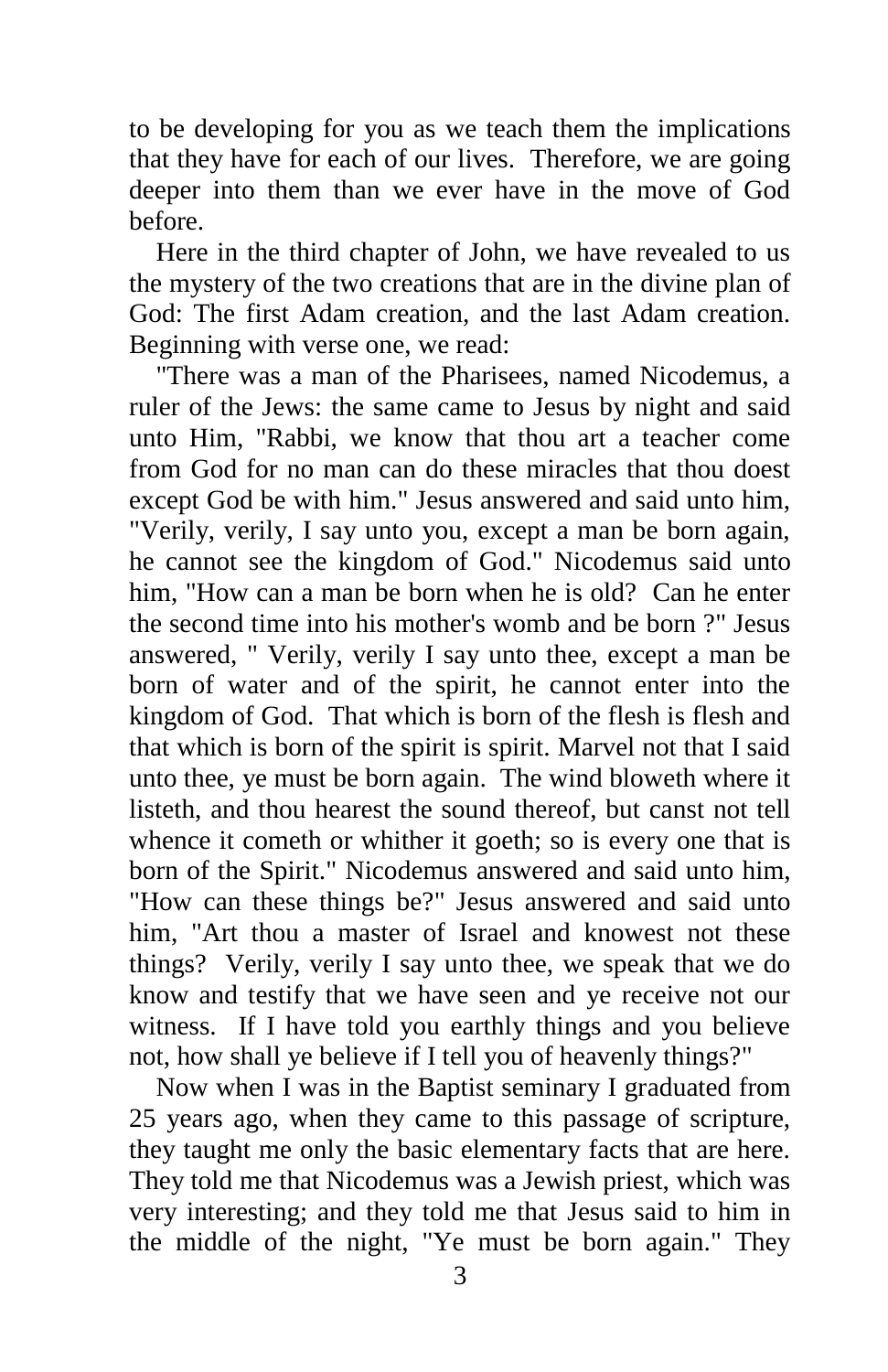taught me that fact and then they sent me forth as a Baptist preacher to teach others the fact that "you must be born again," but they never taught me what it means to be born again. In a kind of literal manner they taught me how to be born again. Baptists have a thing called "the Roman road." Three verses in Romans:

 "All have sinned and come short of the glory of God..."and then "the wages of sin is death, but the gift of God is eternal life through Jesus Christ our Lord," and then the third one, Romans 10, "if thou shalt confess with thy mouth the Lord Jesus and shalt believe in thine heart that God raised him from the dead, thou shalt be saved."

 And it got me saved. Those Baptists do a good job on the letter level, birthing babies, but then they give you nothing to grow up on. They taught me "ye must be born again." They did not teach me what it means to be born again. They gave me no understanding of the ultimate end purpose of being born again.

 Their teaching was in such a carnal letter realm that they even taught me that when Jesus said, "Ye must be born of water and of the Spirit," the water there referred to the natural carnal water that is involved with the birthing of a natural baby when the water breaks in a mother's womb and she births a baby. Therefore, Jesus was talking about the first birth and the second birth, saying, "You've got to be born first physically, the water in your mother's womb has got to break, and so forth, and that is being born of water; then you have to be born of the spirit." Of course, that was Babylonish foolishness.

 The water here refers to the word of God; all the way through the Bible it is a symbol of the word of God. Therefore, the first principle that you see is: It is through truth that you are changed; through truth that you are born again; through truth that you enter into new realms of life. I'll be stressing this again and again in these teachings, beloved, for it is truth that changes you; it is truth that renews you; it is truth that recreates and regenerates you: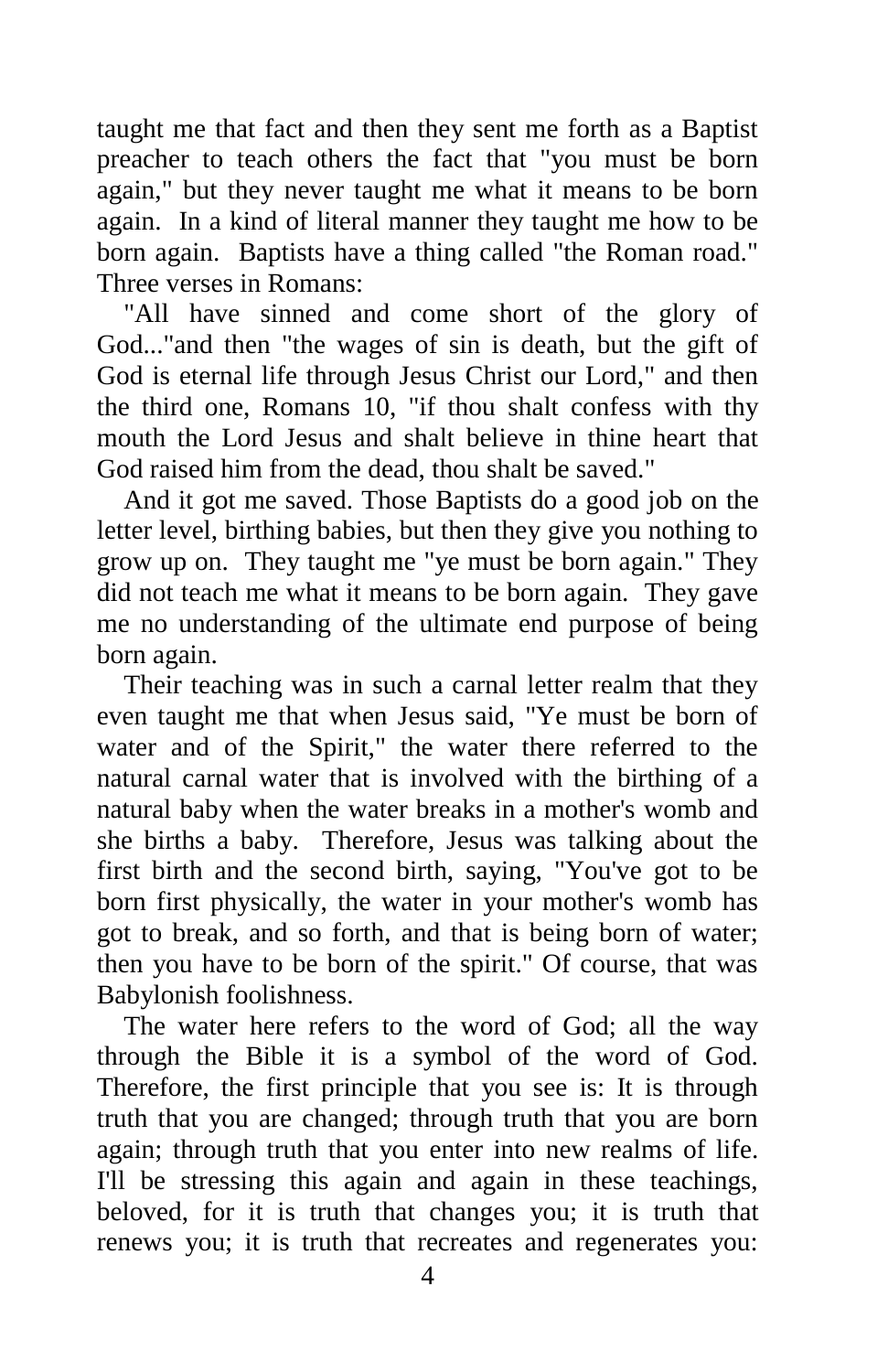truth that is given by the Spirit of God. Therefore, as the Spirit of God gives you truth, and gave us truth in the beginning, and regenerated and recreated us, we were born of water and of the spirit.

 Now another basic truth here is this: Jesus said, "Except a man be born again he cannot see the kingdom of God." Then He went on to say in the next verse, "Except ye be born of water and of the spirit, ye cannot enter into the kingdom of God." This is another basic truth too that we want to lay as a foundation for you. What this means is there is a difference between seeing the kingdom of God and entering into it. The kingdom of God is a spiritual kingdom operating on spiritual laws, the two chief of which are the law of faith and the law of love. These are abstract spiritual qualities. Therefore, you can't even see it, unless you first get born again, changed, regenerated, into a spiritual being that can look behind the natural and the physical and see the spiritual realities of God.

There is a world full of people today who aren't concerned about the spiritual attributes of love, only the physical experiences that go with it. Therefore, because they are down in that carnal creature, bestial, physical realm, they are not partaking of the life that comes from true love and its spiritual attributes, but they are partaking of the death. That is why they die, even physically. It comes with trying to eat the fruit off the tree without having union with the tree. Love is God and God is love. There are certain carnal, physical experiences which the physical senses can experience that are some of the lower fruits of him who is love. One can partake of them without having union with the tree, Him who is love, and of course, they are temporal, they bring death and not life.

 The kingdom of God is a spiritual kingdom, and to partake of its life you must first get behind its fruits and have union with the tree. You must first come into union with that which is spiritual and then as a result of it you can partake thereof and live. So the kingdom of God is a spiritual kingdom, and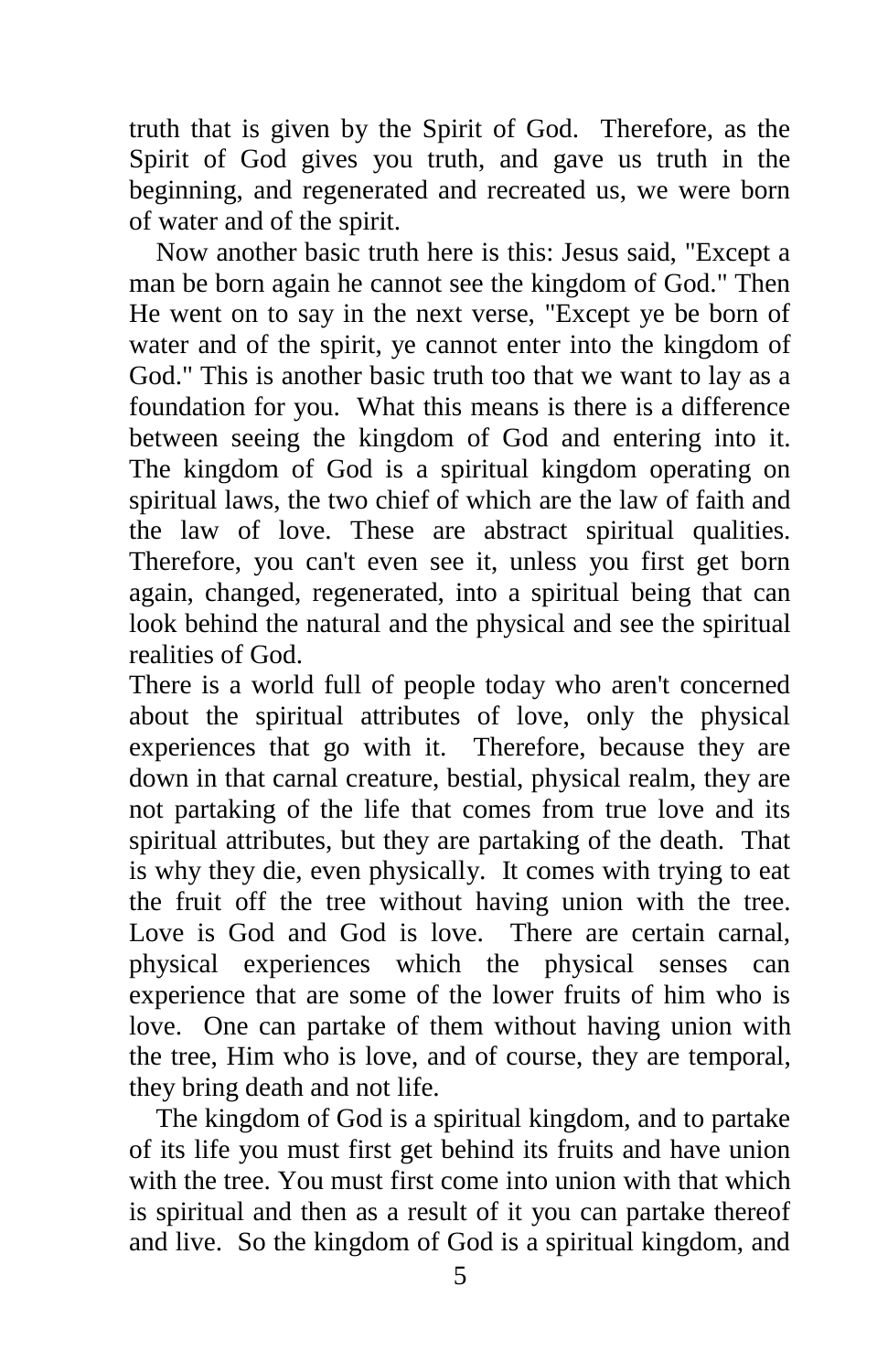you have to become spiritual in order to see it. That is the reason a world full of lost people out there cannot see it. It is all around them; it is growing as a mustard seed; it is progressing toward its full manifestation here in the earth. There is a wheel turning in the middle of the wheel, just as Ezekiel saw long ago; while the wheel of this world is turning clockwise, that is, toward destruction, growing more and more evil, there is a wheel turning counterclockwise in the center of that wheel; the spiritual kingdom of God, that is progressing upward into holiness, purity, perfection, love and life. But they cannot see it because they are carnal beings, not spiritual beings. You have to get born again; you have to get recreated to see it.

 But then, just because you see the kingdom of God, it does not mean you have entered into it. All the born again Baptists have caught a glimpse of the kingdom, but they have not entered into it; they do not partake of its life, healing, gifts of the spirit and so forth, right on up to incorruptibility. But after you have been born again and you see it, then you must enter into it. If you are driving toward the city of Lubbock, out on the plains of Texas, you can see the city from miles away, but just because you see it, it does not mean you have entered into it. You then must enter into the city to begin to partake of the life thereof. So there are two stages of progressing into the life of the kingdom; first, getting born again so you can see it by the spirit, and then, service after service, line upon line, anointing upon anointing, growth upon growth, experience upon experience, entering into the kingdom. We are in the process of entering deeper and deeper into it now.

 Now we want to leave behind those basic foundational truths and we want to get into the mystery of the two creations that is here. Most of you are familiar with the third chapter of John. Most Christians are, even babes in Christ, because it contains that basic scripture where Jesus told Nicodemus, "Ye must be born again." And especially if you came out of the Baptist church or, if you were a Baptist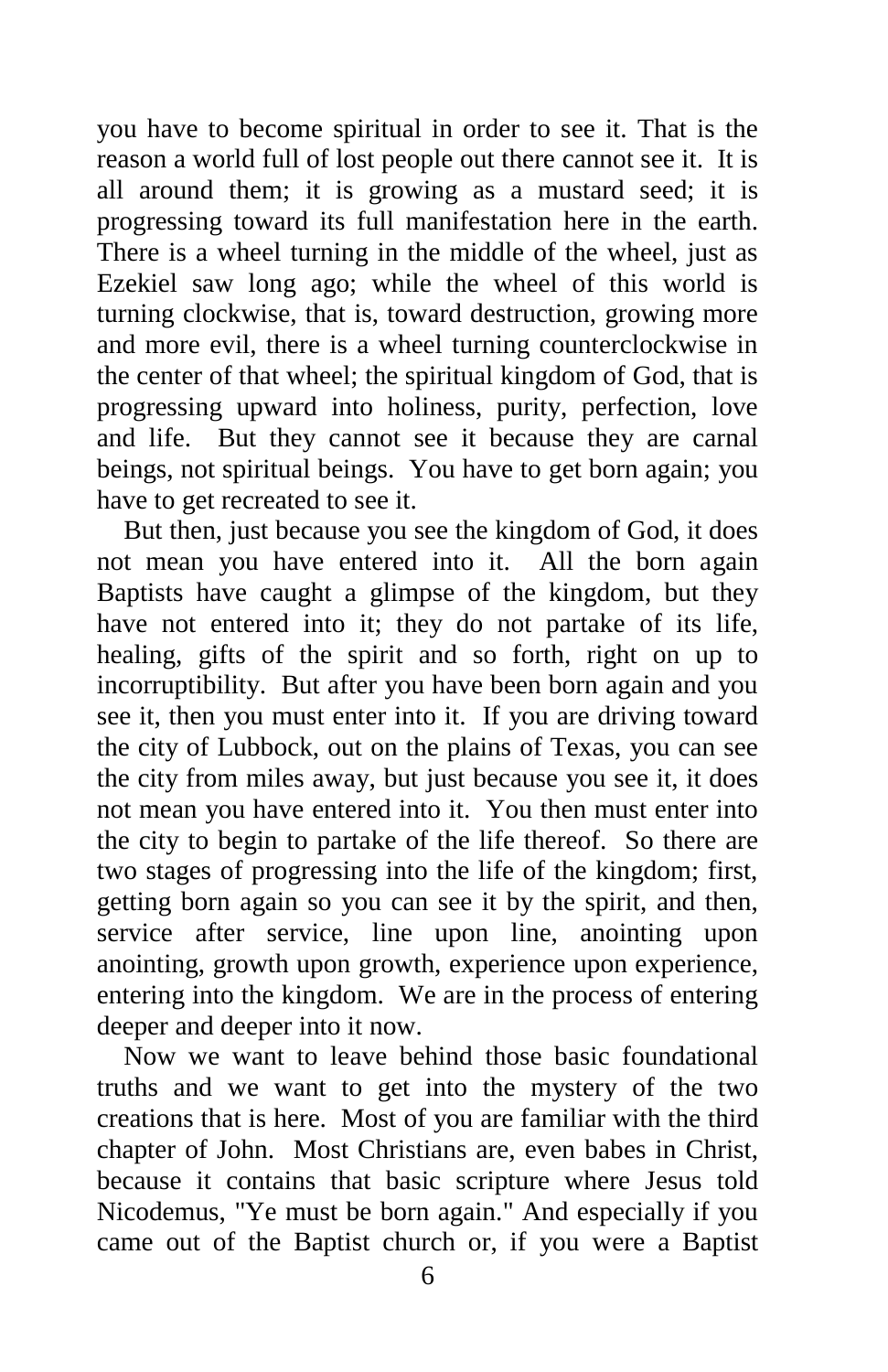preacher like I was for many years, you are familiar with this chapter of scripture because this is about the only chapter of scripture the Baptist preachers ever preach on: "Ye must be born again, ye must be born again, ye must be born again." That is all a Baptist minister knows how to preach. He may say it a few different ways Sunday after Sunday, but he says essentially the same thing: "Ye must be born again." In fact, Baptist ministers in the Baptist denomination emphasize that scripture so much you kind of get the idea that was the only message Jesus preached when He was here on earth, that He just went around all the time teaching, "Ye must be born again, ye must be born again, ye must be born again," like a good Baptist preacher. But this is not really so; the message Jesus preached when He was here in the earth was not "Ye must be born again." It was not recorded that Jesus ever said, "Ye must be born again," but one time during all of His ministry, and that was in the middle of the night to Nicodemus, so nobody else ever heard Him. But the Bible makes it clear that the message Jesus preached is "The kingdom of God is at hand." You read the first chapter of Mark and you have a clear statement there that says that when Jesus came down from the mount of temptation in the wilderness, He went about everywhere preaching, "Repent, for the kingdom of God is at hand." For many centuries, the Jews had long awaited the kingdom of God that the prophets had prophesied would come; that their Messiah would establish when he came into the earth. They did not expect it to be a spiritual kingdom so they rejected it when it came. Nevertheless, Jesus came to earth to bring into being and to reveal through his preaching the Kingdom of God that had come into the earth with His coming.

Therefore, the most important verse in this third chapter of John is not the third verse which everybody has made so much of, but the sixth verse, which practically everybody has ignored. That is the verse where Jesus said, "That which is born of the flesh is flesh and that which is born of the spirit is spirit." And never the twain shall meet.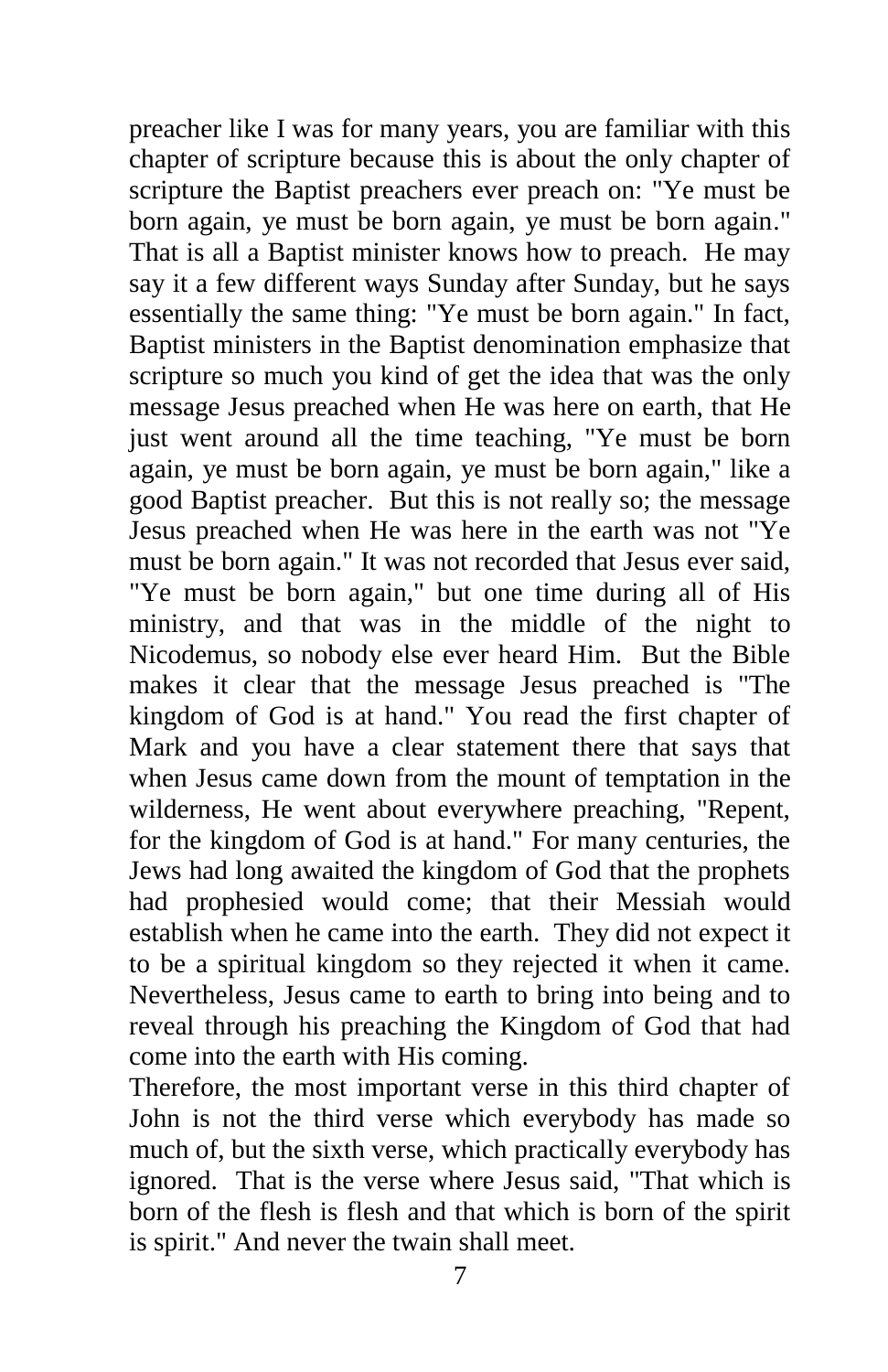This is the central truth I would like to implant in your consciousness. Most of you do not make a clear mark of distinction between flesh and spirit. The problem with all of us who are God's people is that we get the two mixed up and we do not know which is which and which descends from which and which is of which, because very few Christians know anything about the mystery of the two creations that are in the divine plan of God, the mystery of the two creations that are in each one of us. They do not understand that there are two creations inside each one of us, so they do not make a clear line of demarcation between these two creations. Jesus said, "That which is born of the flesh is flesh, and that which is born of the spirit is spirit."

 Now this verse of scripture is the most important verse of scripture in all the New Testament as far as I am concerned. The reason this is so is because this saying of Jesus cuts right down to the center of this world and divides the kingdom of Satan from the kingdom of God. Everyone in this world who has only been born of the first physical birth, born of the flesh through the operation of the natural law, they are of the kingdom of Satan. They are ruled over by Satan, as Jesus said to the Pharisees, "They are of their father, the devil." They have inherited through their first physical birth the same fallen nature that Lucifer himself has; that he first brought forth in their ancestors, Adam and Eve, and that was handed down to them through birth from their ancestors, Adam and Eve, and they are of their father, the devil. This world is ruled over by the devil; they are ruled over by the devil; they are of the kingdom of Satan simply because they are born of the flesh.

 All those who have been born of the second birth (the spiritual birth, since God is a spirit, and you can only be born of the spiritual birth through the operation of the Spirit of Him who is God) are of the kingdom of God.

 Oh, that this verse were expounded into the consciousness of men, enlarged in their understanding and proclaimed throughout the earth; and above all driven into every one of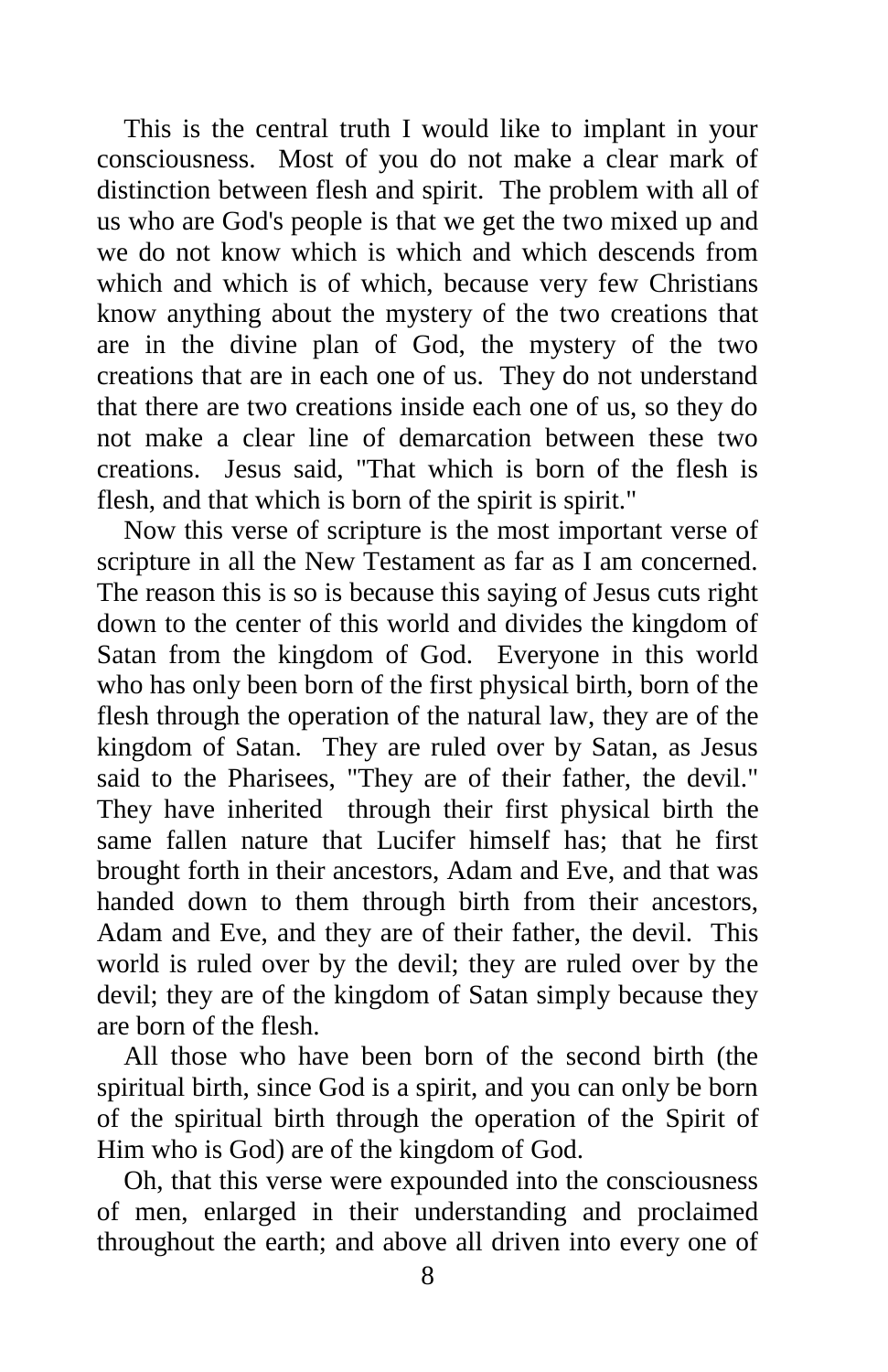your consciousnesses so you would never forget it: that which is born of the flesh is flesh and that which is born of the spirit is spirit. This verse cuts right down through the center of this world and divides the two kingdoms that are in this world: the kingdom of God and the kingdom of Satan.

 But more important than that, this saying of Jesus cuts right down through the center of you and me and divides the two creations that are in you and me: the kingdom of Satan from the kingdom of God. For you see, our outer flesh man with our soul intellect that was born of the first physical birth, our natural birth through the operation of natural physical laws, is of the kingdom of Satan. It is completely under his domination and ruled over by Satan.

 Your flesh has not yet been redeemed. Romans 8 says, "We are waiting for the adoption, to wit, the redemption of the body." Our spirit has been redeemed, regenerated, born again, but our bodies have not. Our soul, which contains our mind and our will, which has been in subjection to our flesh and has yielded to the desires of our flesh up until now, has been ruled over by our flesh. And until your spirit becomes strong enough to take its headship over your flesh and over your will and bring the woman, your will, into submission to its true husband, your spirit, the Son of God within you, then your flesh, your body, your flesh nature, is still the kingdom of Satan within you. It is his dominion.

 I want to make this point clear to all of you in the beginning of this teaching. God, when He created man, gave His spirit lordship over His body. Your spirit is the Lord; whether you believe it or not, whether you understand fully or not, yet it is Lord over your bodies and Lord over the whole earth. Your spirit God created to be Lord over your body and to be husband to and Lord over your soul, the female, the maid, the woman, the bride-in this bridebridegroom relationship between the two main parts of your triune being, your spirit and your soul.

 If your spirit was strong enough in its spiritual attributes, it could send out into your body at all times emanations of that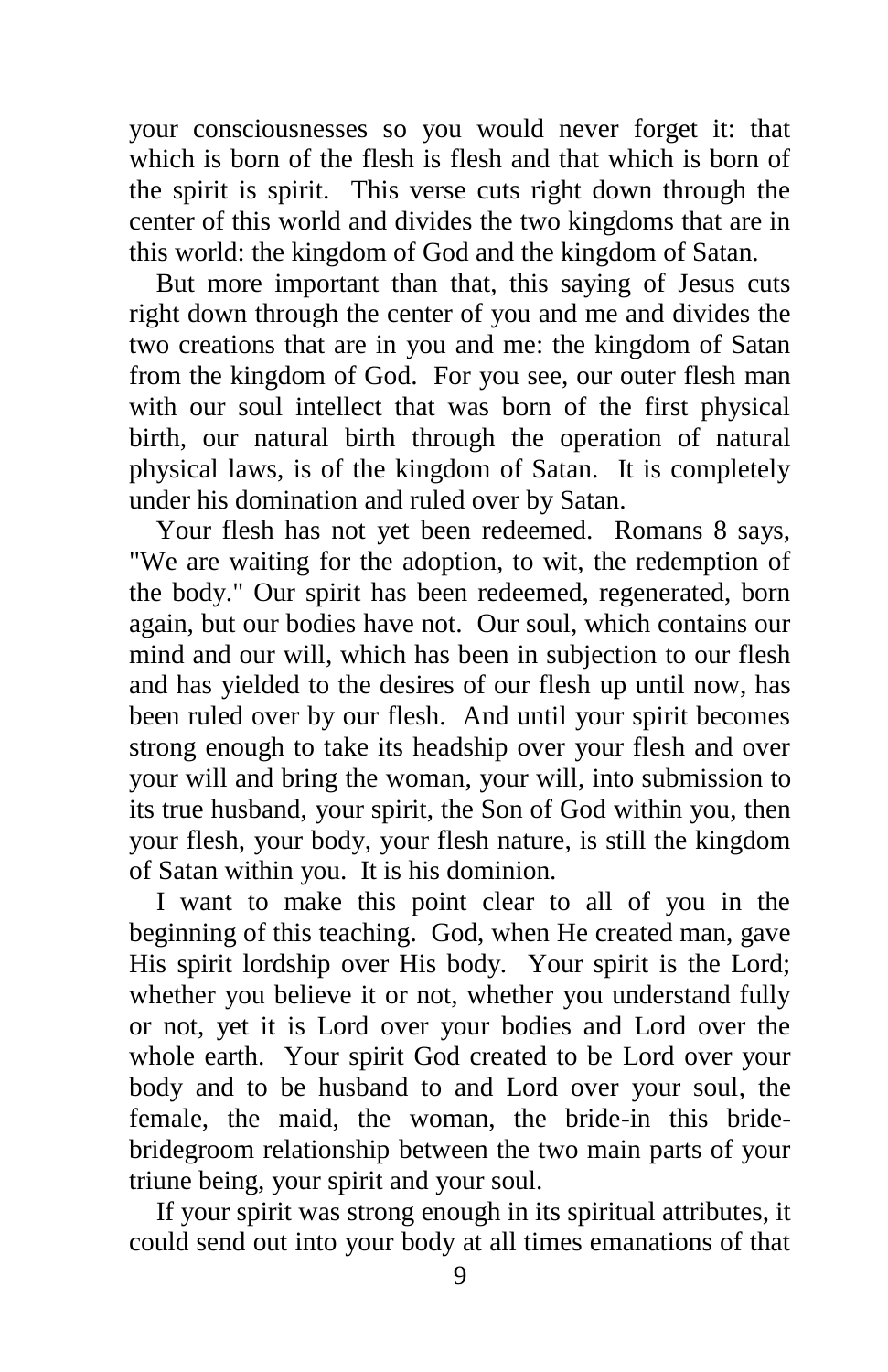spiritual quality called faith that could renew every cell in your body and keep you alive forever, at least until you were changed into incorruptibility. That is what we are working for, the renewing of our spirits and the re-strengthening of them. The only reason people die physically is no love. Their spirit has been so weakened by harsh attitudes, harsh actions, harsh words, a harsh world, it gets a fresh shock every day. It is pretty hard for it to stay strong. Many people's do not, it is so weakened by that which it gets from its husband, its wife, its children, its neighbors, its friends, its fellow church members, the world around it, everything; and it becomes so weak that it cannot walk in its lordship over its wife your soul, your will, and your body, and you die. In this move of God we are finding the key to hell and death. The great key is love. When we stop wounding one another's spirit, weakening it, we will all go back up and conquer death and live forever.

 Now, the outer flesh nature is of the kingdom of Satan; but this inner man of the spirit that has been born of your second birth, which is simply the renewing of your spirit, a recreation, a regeneration of your spirit, which is what constituted your second birth, is of the kingdom of God. Jesus said, "That which is born of the flesh is flesh and that which is born of the spirit is spirit." Therefore, everything that descends from the flesh is flesh, it can't be anything else but flesh and Jesus said, "The flesh profiteth nothing."

 It is just the house. Just as a natural woman is a channel through which the life of her husband is propagated into the world when she births a manchild; so our body is just a channel through which the life of our spirit is propagated, it has no life of its own. We would follow that mystery deeper, into when God first created Adam, and we could point out that the natural woman has no life of her own; the life comes from her husband. These stupid women who are pushing the women's liberation movement, if they were not so demonpossessed, they would realize that. God first brought forth Adam, the man, and then brought forth woman out of Adam,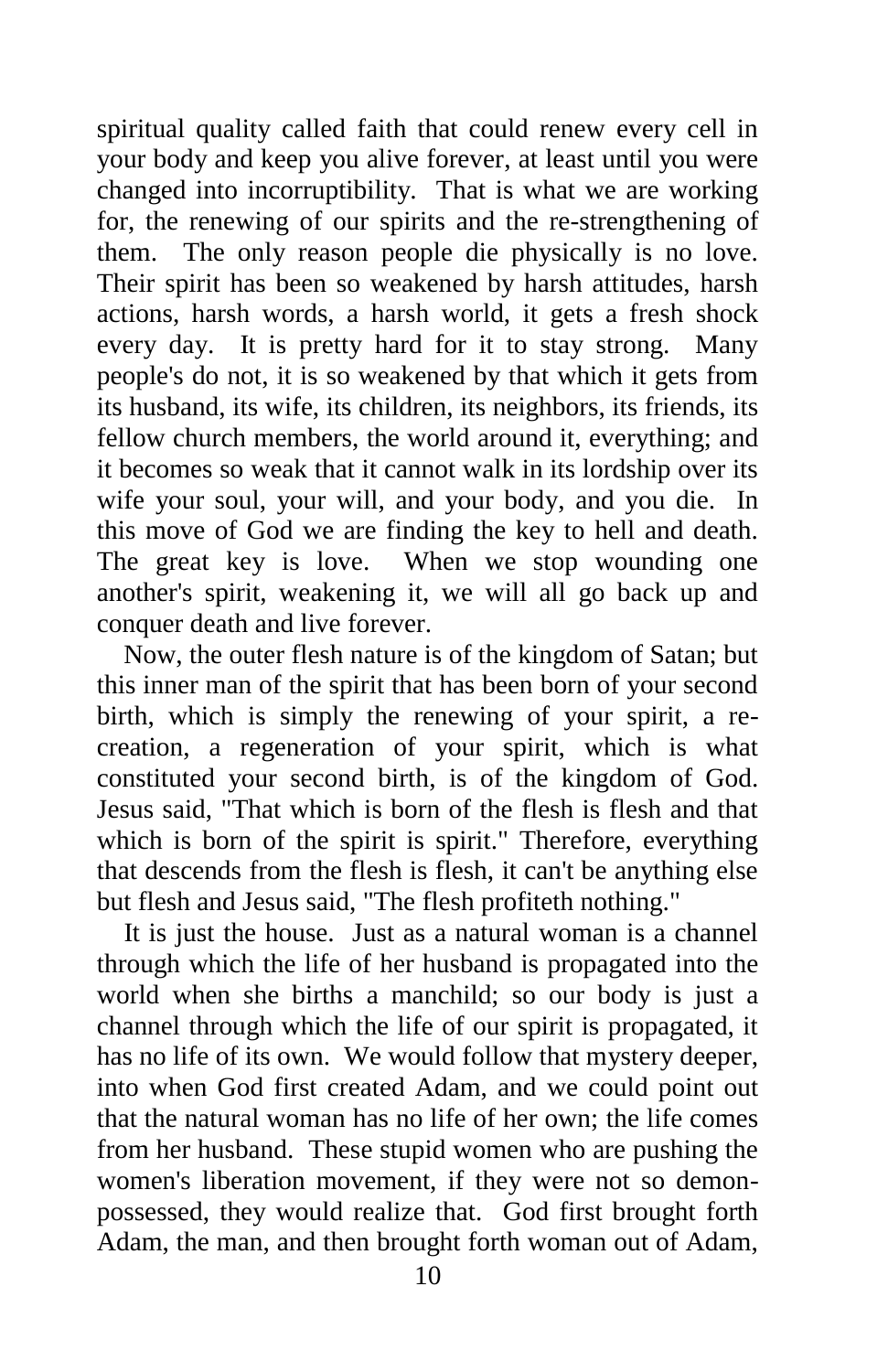the man. The life source was the husband. This is a principle of God that follows all the way through.

 So you see, this saying of Jesus cuts right down into the center of and divides the two kingdoms that are in us; the kingdom of Satan, our flesh man, our outer flesh man that was born of the first physical birth, from the kingdom of God, your spirit which is born again. Nothing that comes from your intellect is worth two cents to you. It is of the kingdom of Satan, of your natural man. The wisdom that comes through your spirit, that inner knowing that rises up from your spirit, which is in communication with the Spirit of God, is all that will take you into life. That is the kingdom of God within you. It is in your spirit at this point, only in your spirit.

 And so this statement of Jesus divides the two kingdoms that are within you, and it reveals the two creations that are within you. The first Adam creation that fell, that is fallen, and the last Adam creation that is in your spirit, that is risen again. Hallelujah!

 Now, in order to understand the mystery of the two creations in depth, I want to teach you the most important word in the New Testament. We were just talking about the most important verse in the New Testament, verse six of John 3: "That which is born of the flesh is flesh, and that which is born of the spirit is spirit." Now let us talk about the most important word in the New Testament, which is the word "regeneration." This word is found only twice in the New Testament. A lot of other words are mentioned more times, but they are far less important. But this word, though it is found only twice in the New Testament, is the most important word in the New Testament. It is found once in the Book of Titus where the Apostle Paul, speaking of our new birth said, "You are saved by the washing of regeneration." The actual quotation of the scripture is "Not by works of righteousness that we have done, but by the washing of regeneration He has saved us." This word is found the second time in Matthew 19 where Jesus said to the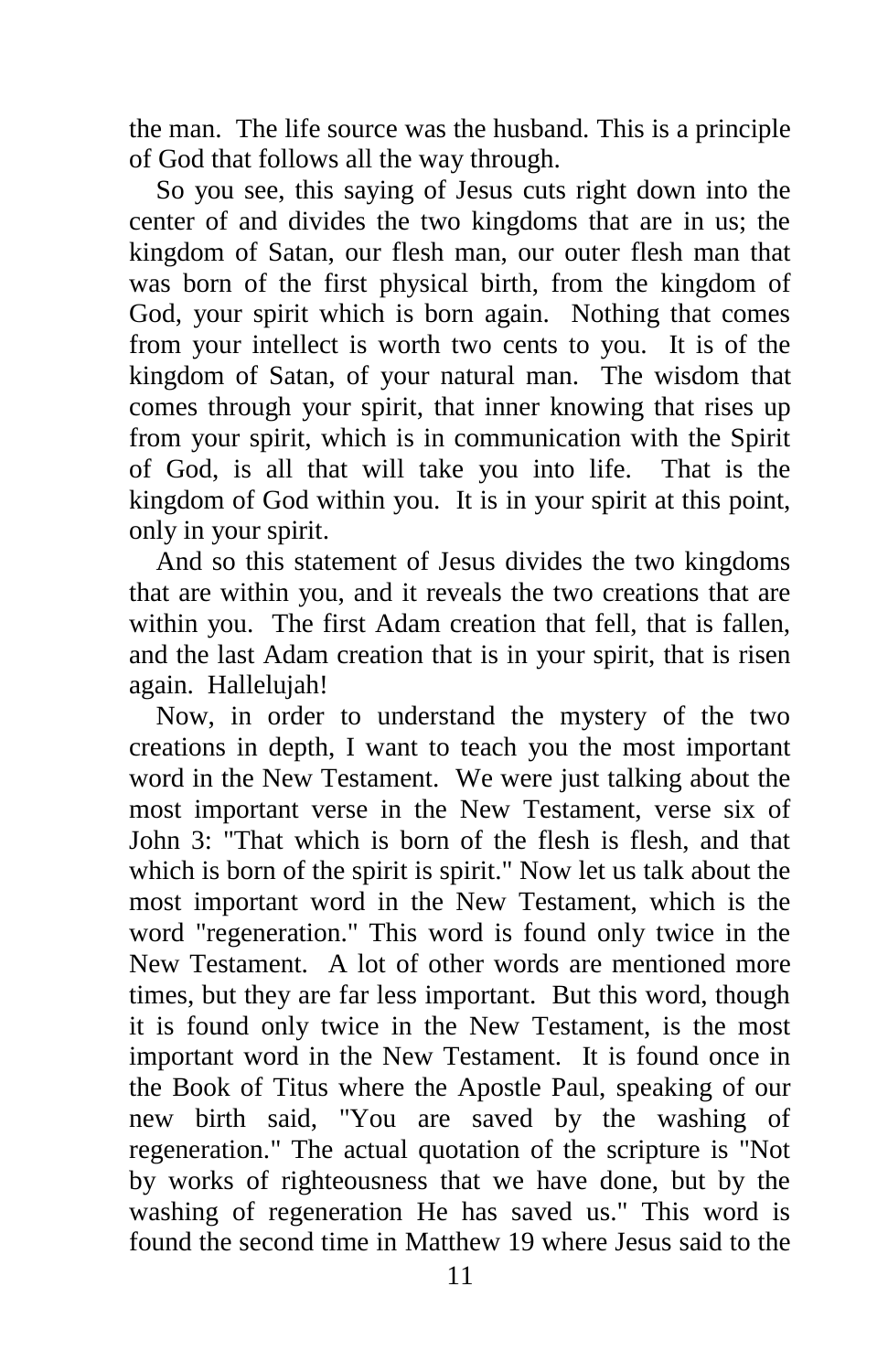apostles, "That ye which have followed me in the regeneration when the Son of man shall sit in the throne of His glory, ye also shall sit upon twelve thrones, judging the twelve tribes of Israel." This word is only mentioned these two times in the New Testament and yet it is the most important word there.

To understand why, the first thing I would like to do is give you a definition of this word "regeneration." The word "regeneration" means recreation. To generate means to create. That is why they call electric generators, generators, because they generate or create electricity. Therefore, to generate means to create, but to regenerate means to recreate. Therefore, the word regeneration means recreation.

Now there are three parts to this word, and it is upon the three parts of this word that the whole plan of God is founded. The three parts to this word are, first, the word generate, which means to create; then the word degenerate, which means to de-create. You have read of a degenerate person; you are talking about a de-created person. So first there is the word generate which means to create, then there is the word degenerate which means to de-create, and then there is the word regenerate which means to re-create. And so it is on the three parts of this word that the whole plan of God in Christ is founded.

For you see, in the beginning when God first brought forth man in Adam, He generated him; He created him. That is why you read in the Book of Genesis, "These are the generations of Adam." And so, in the beginning when God first brought forth man, He generated him, He created him. When God first generated man or created him, He generated him a completely spiritual being with a completely spiritual nature. One who walked and lived in the spirit all the time before the fall, twenty-four hours a day, seven days a week. He did not walk part time in the flesh and part time in the spirit as we do now; but the state in which God first generated man before his fall was a completely spiritual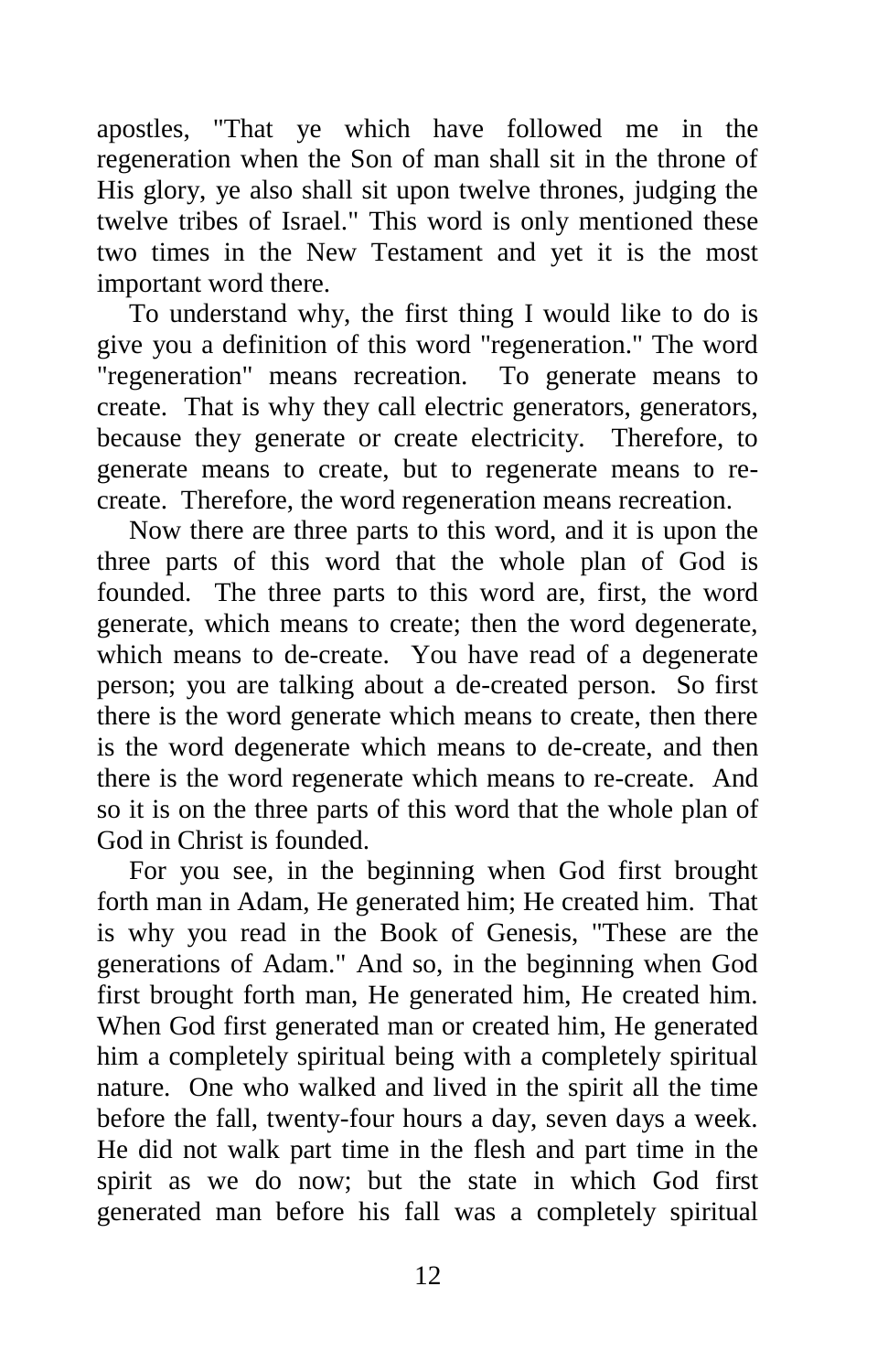being; one who walked and lived in the spirit all the time, twenty-four hours a day.

 But you see what happened was, through the fall man degenerated downward into the nature of a beast, a creature, and that is why the Bible says we must be saved by the washing of regeneration, we must be regenerated in order to be saved. Hallelujah! Recreated, re-created, re-created, beloved, there is no other way. A person therefore, must be born again, regenerated, recreated, simply because he degenerated, he de-created from the state God made him in or generated him in in the beginning; and in order to be saved he must be regenerated back into the spiritual nature that he had before the fall. It is as simple as that.

 This is why it is such a tragedy that so many people get concerned about the way they are and they decide they are going to reform their lives, make themselves better, take their old man and work it over, and make resolutions. They go down and join the church, they get baptized, they take the sacraments, the whole business. They go through the rituals of the church, and they think through all this they can make their old man better.

 But you see, what happened was, our first Adam man, our old man, fell so far that it was impossible for God to restore him and God did not even try. He just set your outer man aside and re-created a new man in you. Therefore, you cannot make the old man better. A leopard cannot change his spots, as the Bible says. With all of your willpower, with all of your self effort, you cannot overcome the lusts that are in this flesh and the weaknesses that are there, no way. You have no strength whatever, just flesh struggling against flesh. All you can do is keep feeding your spirit, letting God grow your spirit up until your spirit man has power over that beast, to put his foot on its neck; as Joshua put his foot on the necks of the five kings of Canaan; and slay them. Type is all there.

 Those who go out and join the church, get baptized and take the sacraments, go to church, make resolutions, the whole business, and then kid themselves that they are saved,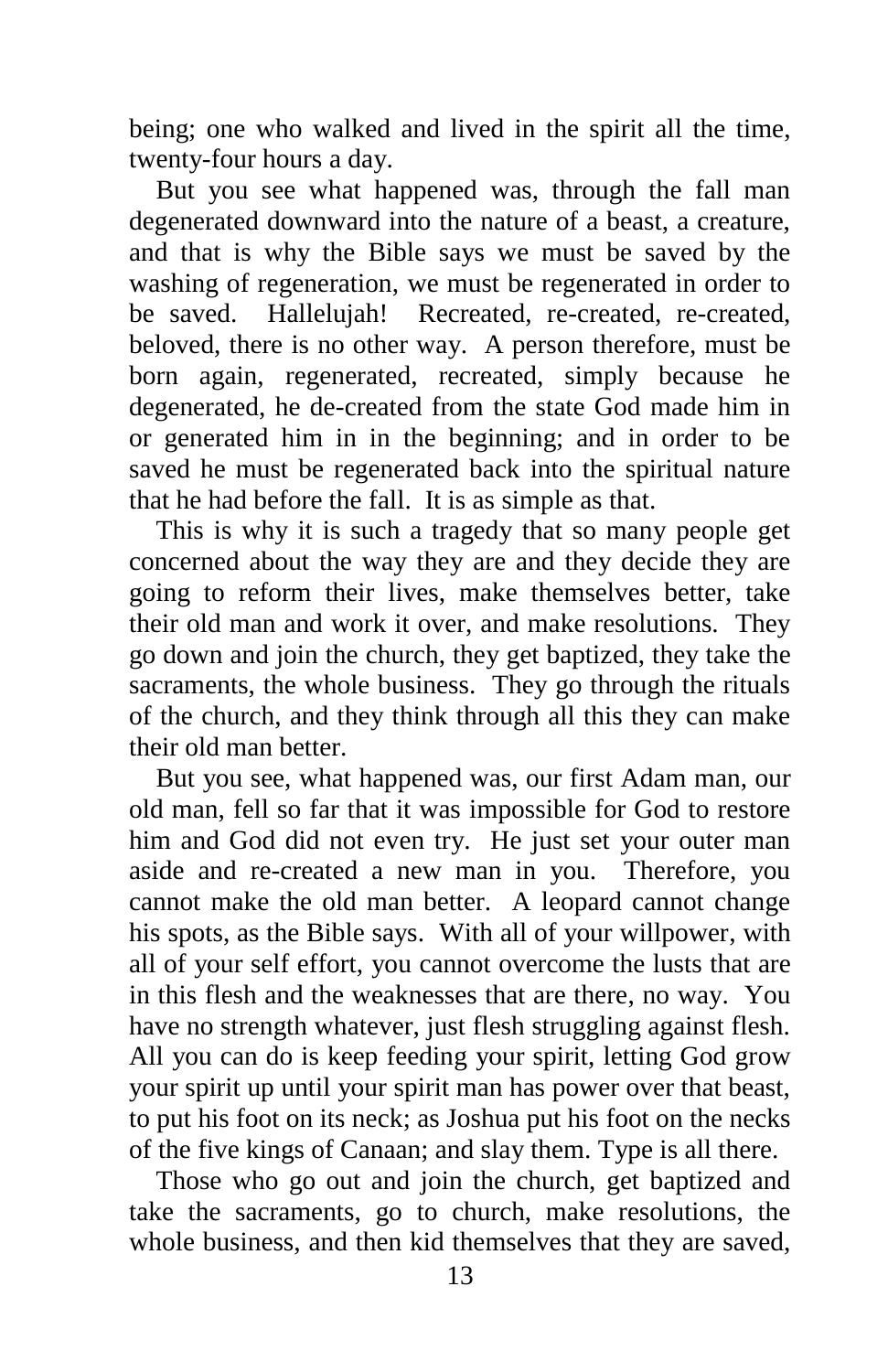are like a guy who has an old 1929 automobile. The pistons are burned up, the bearings are shot, the rods are all gone, and he goes out and gives it a new paint job and then kids himself that he has a new car. He does not have a new car, the engine is shot. He has to get a new engine and start renewing from within out. So do we.

 This is why the word regeneration is the most important word in the New Testament, beloved. You have to be regenerated, recreated. Paul says, "We are saved by the washing of regeneration." Man was generated with a spiritual nature. He degenerated downward into the nature of a beast. Therefore, he must be regenerated back, created back into the spiritual nature he had before the fall in order to be saved.

 This brings us to another very important point. When you do get born again, when you do get regenerated, the purpose of God for you is not finished or fulfilled, like the Baptists teach. It is not all over; the purpose of God for you has not been finished. All that has happened is that you have been re-created back into that state that man was in before he fell, a spiritual nature, so that we can then go on to fulfill the purpose for which God put man here on the earth in the first place.

 For you see, beloved, many people seem to think God put man here on the earth just for him to play marbles or something. But He did not. When God placed man here on the earth, He put him here for a very definite purpose. God's purpose is revealed in the first few verses of Genesis where the Bible tells us that when God generated Adam and placed him here on the earth, He told him to be fruitful, and multiply, and subdue, and take dominion over the earth. How many of you have read that scripture in the book of Genesis? You see, the purpose for which God put man here on the earth was to subdue the earth and take dominion over it.

But we ask ourselves the question, subdue what? At the time that God spoke that word to Adam, the fall had not yet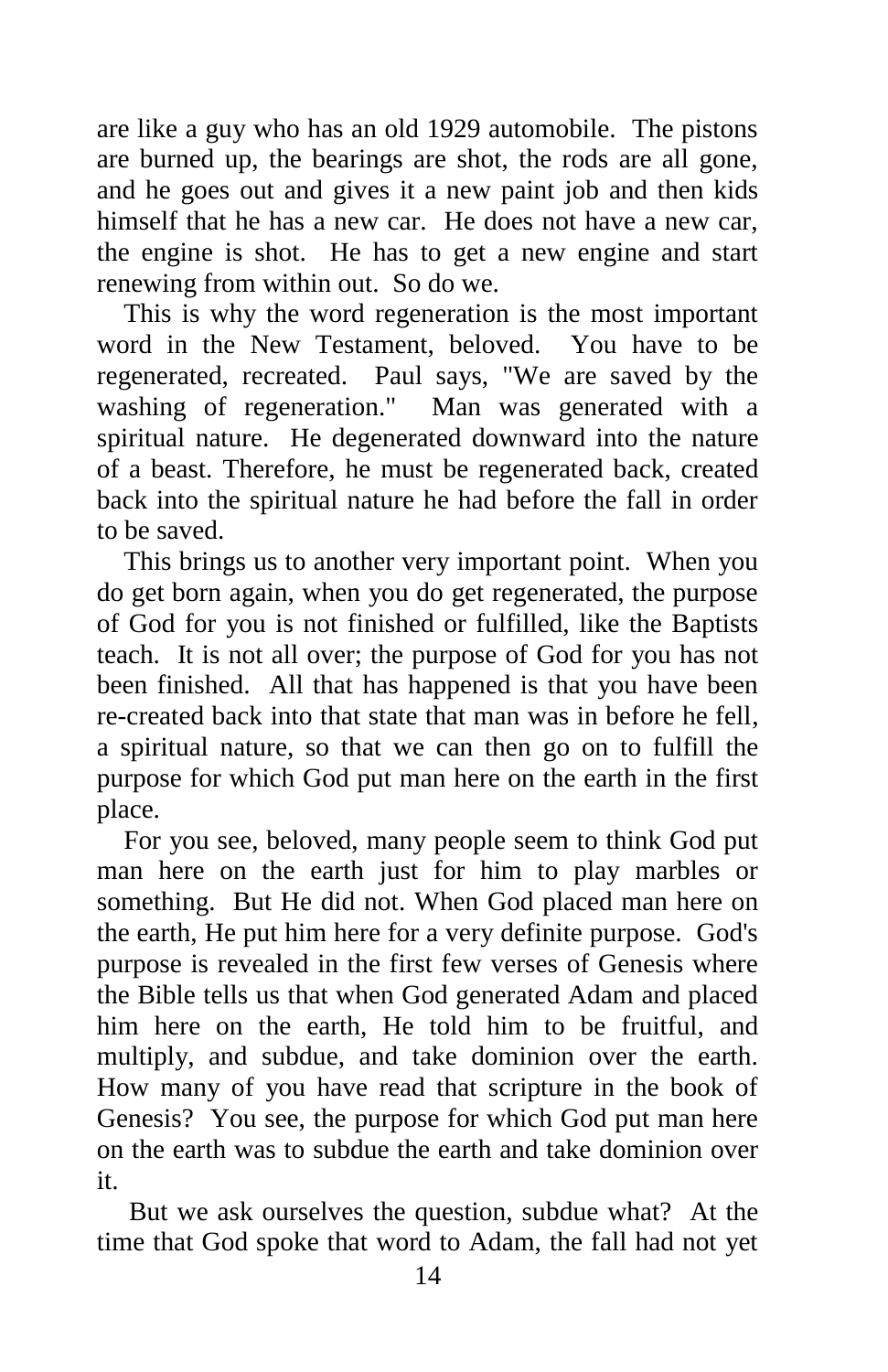come. The curse was not yet on the earth. There were no thorns or thistles yet in the earth. The earth was a garden. What was God telling man to subdue? What was He telling him to conquer when He said, "Subdue and conquer and take dominion over the earth?" What He was telling him to subdue and conquer was sin, sickness, suffering, death, and the devil. For you see, these things were already here when God placed man on the earth because Lucifer was already here, and sin, sickness, suffering, and death were in him.

Have you ever asked yourself where that serpent came from that deceived Eve? The Bible doesn't say he dropped down out of the sky; he was already here. Satan had already fallen out of heaven. He had already set up his dominion here on the earth. God brought forth out of His being, man, to be His champion, to take back the earth for the name, the nature, the spiritual nature of the Lord.

And God's purpose for putting the first Adam man, and the first Adam creation here on the earth, was to conquer and subdue sin, sickness, suffering, death, and the devil. Now these things had not yet manifested in man, but they were here in the earth because Lucifer was already here. They were in him.

But the problem that we see is that the first Adam creation, the first Adam man failed to fulfill that purpose for which God had put him here. Instead of conquering Satan, he was conquered by Satan. Instead of subduing, he was himself subdued. Instead of taking dominion over Satan, he allowed Satan to take dominion over him. The first creation man, the first Adam, failed to fulfill the purpose for which God put him here, and that is why 2,000 years ago God had to bring forth that second Adam in you and me to fulfill the purpose for which He put man here on the earth in the first place, to conquer and subdue and take dominion over the earth.

Therefore, when we get regenerated, re-created, born again, it is not all done as the Baptists say; it is just beginning. We still then have to grow up to incorruptibility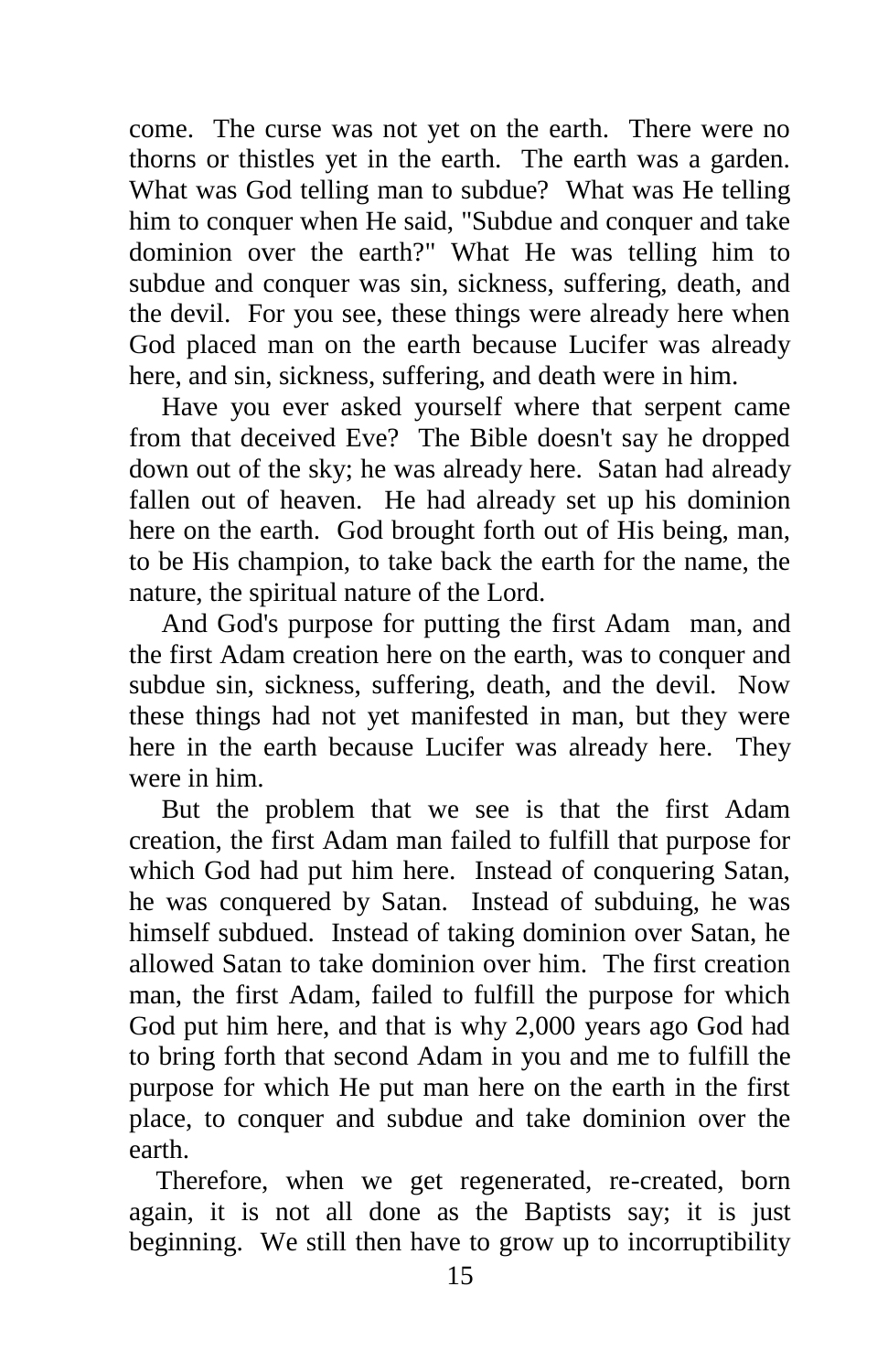like God intended for the first Adam man. Grow up into manifested Sonship, conquer and subdue and take dominion over first this body and then the earth out there.

 Now we want to go back and establish another truth here for you. That is, as we pointed out, when God first generated man, He generated him with a spiritual nature. Through the fall, man degenerated downward into the nature of a beast. That is why he must be regenerated.

 Now that truth reveals a shocking truth that few people in this world know, and if you would tell them they would not believe it most of them, and that is, the definition of a man is what Adam was before the fall, one who lived and walked in the spirit all the time. That is the Bible's definition of a man, one who has a completely spiritual nature and who walks and lives in the spirit all the time.

 Now since that is so, the shocking truth this reveals is that all those people out there in the world who wear pants, who think they are men, they are not men; they are beasts. They dress up like men, they put on fancy suits, they sit in their conferences throughout the world, they try to act like men; but let any one of them press the other into a corner and their beast nature manifests itself and they start snarling at one another and biting and devouring one another as the beasts that they really are. It is all one big master game they play, one big deceit. They are not men; they are beasts.

 I would like to give you a clear distinction between the nature of a man and the nature of a beast. The supreme, clear mark of distinction between the nature of a man and the nature of a beast, and when I say a man, of course, I am using the Bible's definition of a man, is that a man has reasoning power, he is made in the image of God and he has the reasoning powers of God, and his every action is motivated by the reasoning powers of God. So I will give you a little clue, when you find yourself with all these desires to do this and that rising up from within your beast nature, and then there is a still inner voice down within that begins to whisper to you, "If you do this, this might be the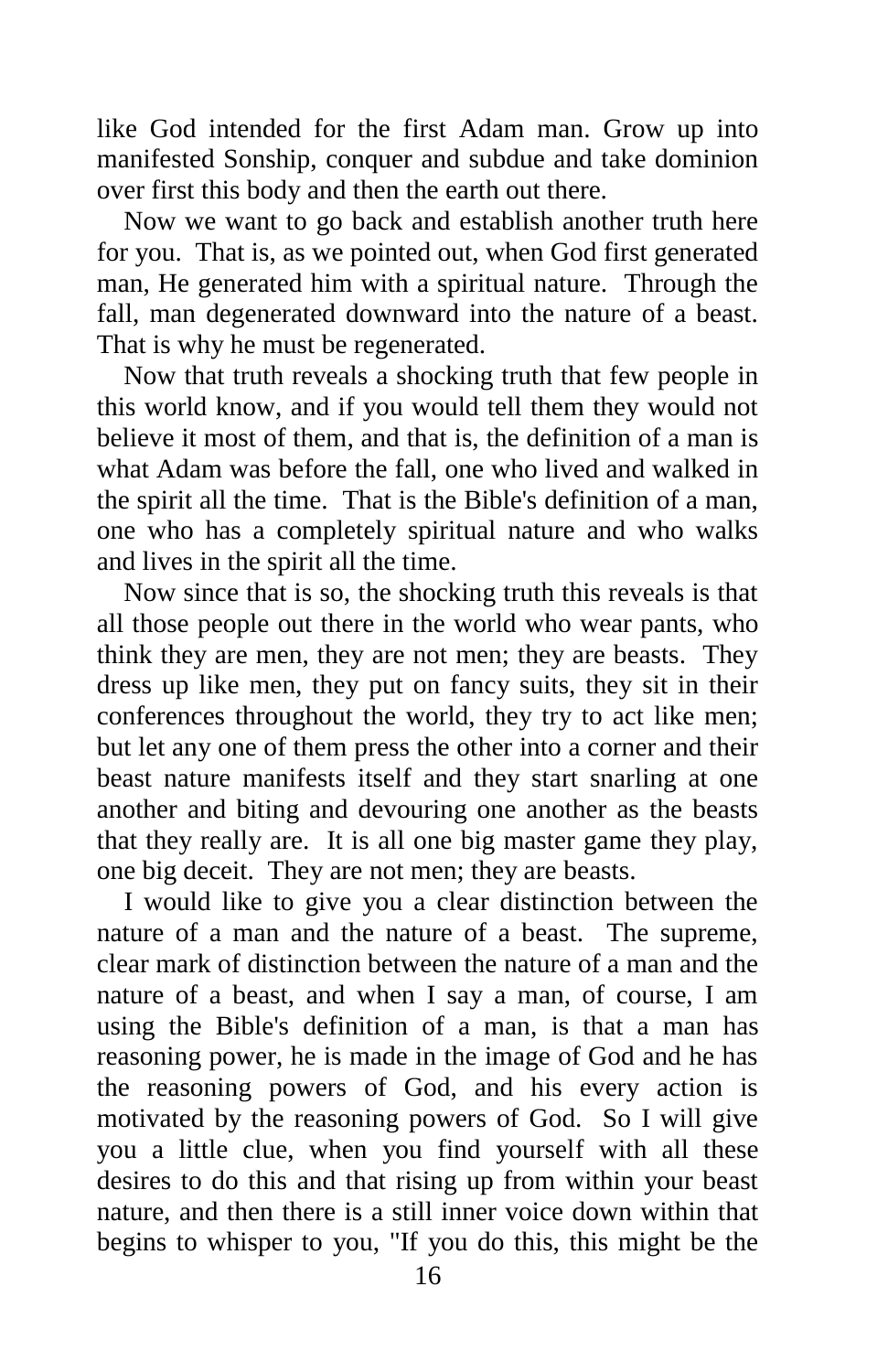consequence over here and this will be the consequence over there," that is the man, the regenerated man, your spirit within you manifesting the reasoning powers of God. Your beast nature is just desiring to move in his beast instincts to fulfill his beast desires and he does not reason things out. A man has the reasoning powers of God, and his every action is motivated by the reasoning power of God within him, but a beast does not have reasoning power and, therefore, his every action is only motivated by his beast instinct for selfpreservation. That is why beasts do not mind devouring one another, eating up one another, to preserve their own life; they do not have reasoning power and they do not reason that if they follow that principle of devouring one another to preserve their own lives, they will eventually destroy themselves. That is why the fox does not mind eating the rabbit to preserve his own life. It never occurs to him that there is anything wrong with eating his own kind. Then the larger animal does not mind eating the fox to preserve his life. Since they are all beasts, they have no reasoning powers to reason that if they continue to follow that principle, they will destroy themselves, because while the fox is stalking the rabbit to eat him to preserve his life, there is a larger animal behind the fox stalking him to devour him.

 That is why the rulers of the nations of this world, who think they are men but are not, are beasts. They do not mind going to war, killing their own human kind, devouring one another. That is why the Chinese recently were trying to devour the Vietnamese, and the Vietnamese were trying to devour the Cambodians; it is a perfect example of what I am talking about. While the Vietnamese, who were a little stronger, were stalking the Cambodians to eat them up and devour their territory (because that is the only reason men fight wars, they want the other country's territory to feed their people more and to sustain their own country), the Communist Chinese were right behind them, and old mother Russia was right on the back of the Communist Chinese, and Uncle Sam was right in there, all the beasts are stalking one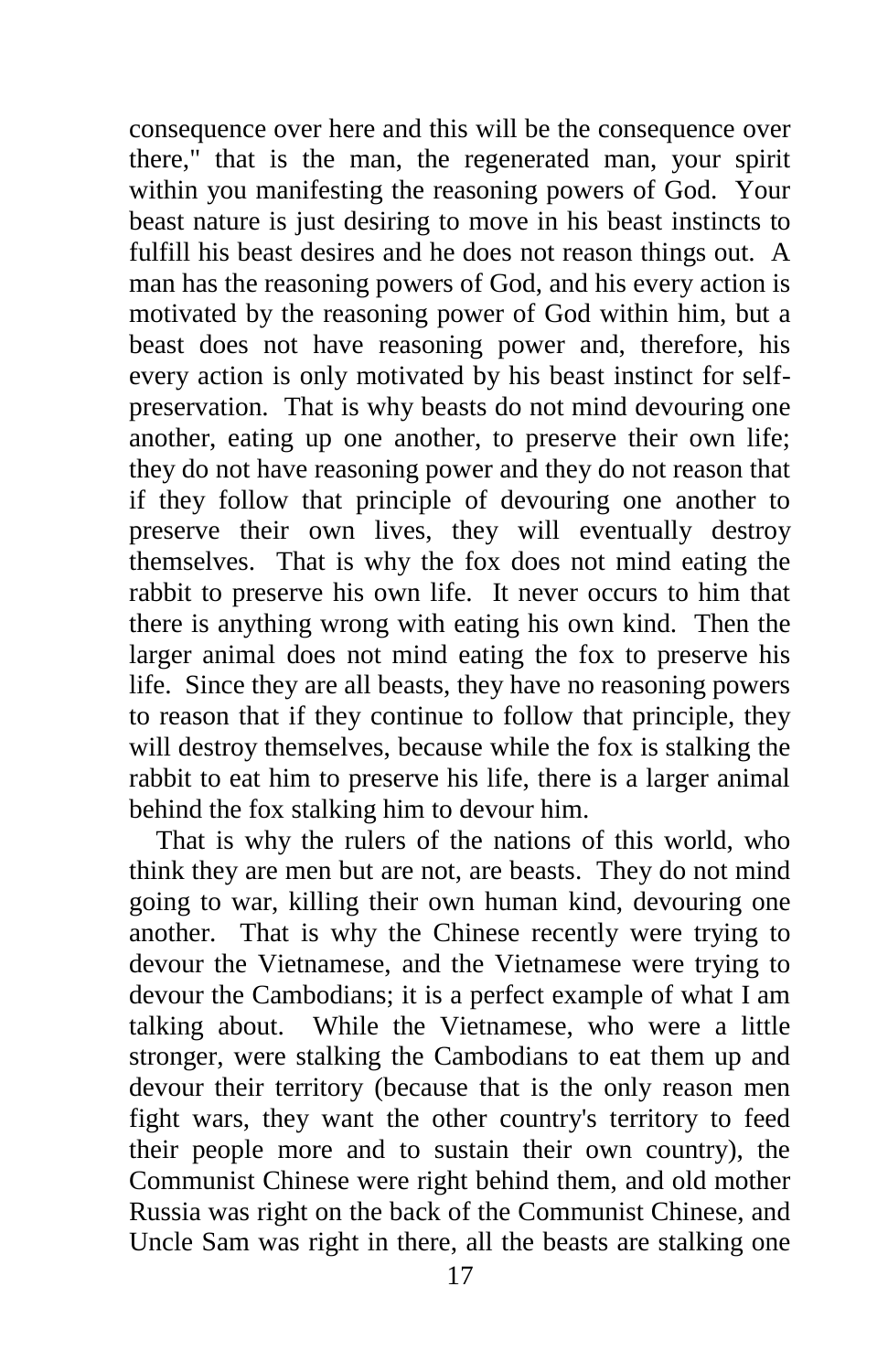another and none of them has the reasoning powers of God to reason that if they continue following that principle they will destroy themselves someday. Jesus knew they would, that is why He prophesied long ago that such a destruction would come, that except those days be shortened, no flesh could be saved, all flesh would be destroyed. But because God foreknew it would be that way, and generation after generation has called out an elect remnant to preserve for a new age after it is all over, God will shorten those days.

 So all the beasts are out there stalking one another, and they excuse themselves by saying, "Well, I have to defend myself." They do not realize that somebody somewhere must be willing to lay down his life in love to establish a new principle in the earth. You see, the second creation man, the first man that ever came into this world, did not fight and kill someone even to save His own life. He established the other principle of laying down His life to save his enemies. But no nation can understand that the trend has to be reversed, somebody has to be willing to lay down his life to save the other's.

 You know, Uncle Sam has his guns all sharp, saying to Russia, "If you don't tell me you love me, I'm going to blow you to bits." And Russia has his guns all posed saying, "I want to have detente." What they are really saying is, "I want to have a love union with you, Uncle Sam, but if you don't tell me you love me, I'll blow you to bits."

 They are all like a young Baptist couple that got saved in my church about 25 years ago when I was a Baptist pastor. He had been a pretty rough fellow, and he and his wife were still having some problems after he became a baby Christian. One night his wife called me up and said, "Pastor, come out. We need help. My husband and I are arguing and if you don't come out he's going to half kill me." So I jumped in my car and rushed out to his house. When I arrived, he had his wife down on the floor and he had his fist drawn back and he said, "If you don't tell me you believe I love you, I'm going to punch you right in the nose." They had gotten started in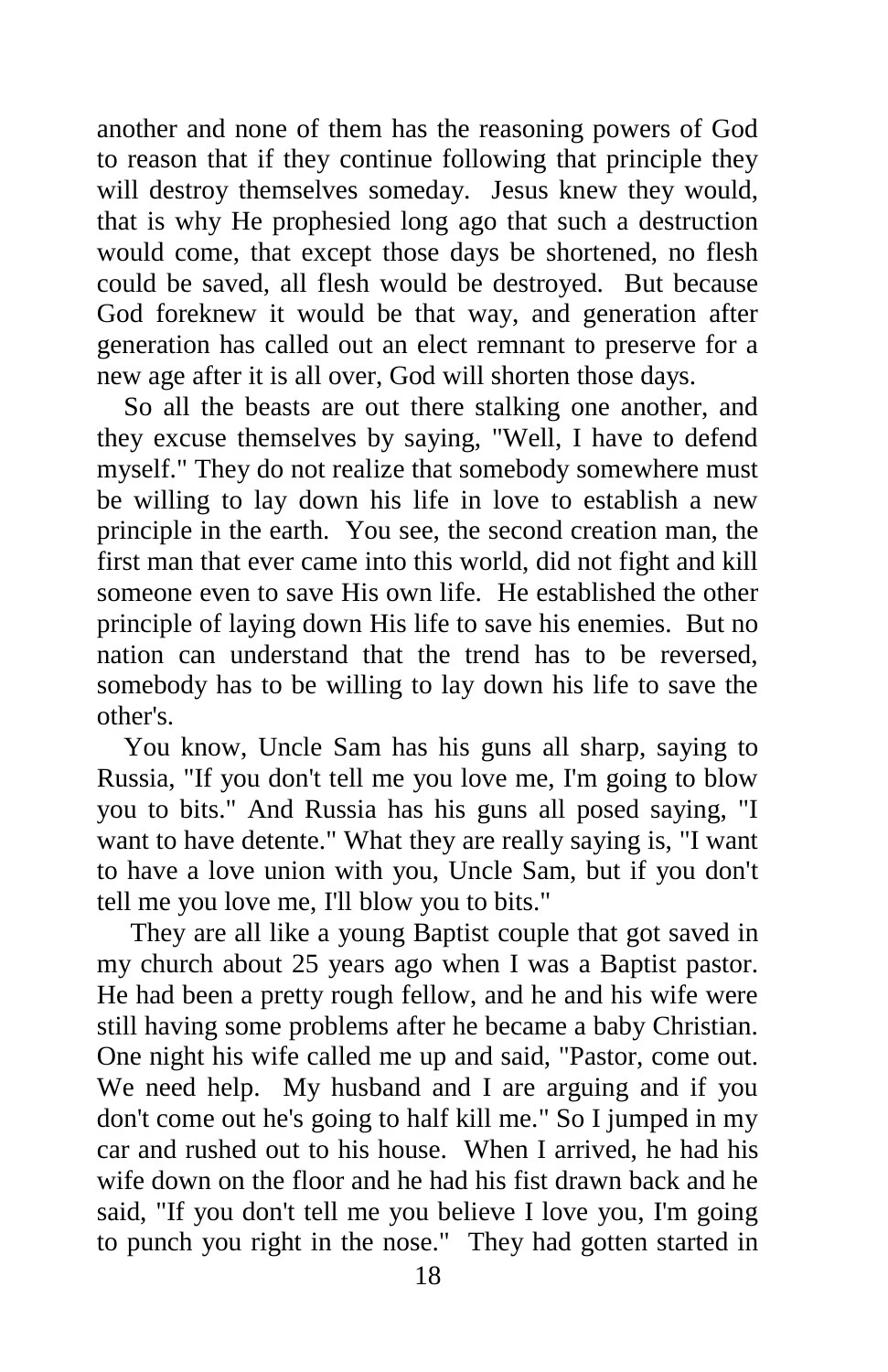an argument and then they forgot the issue they were arguing about and his wife said to him, "I don't believe you love me." That made Kim so mad, he threw her on the floor and said, "If you don't tell me you believe that I love you, I'm going to punch you right in the nose." And, of course, they were two beasts who were having a rough time of it.

 Now the point is, beloved, somebody has got to reverse the trend. Two thousand years ago, a second Adam came into the world with a completely different principle. He would not kill His own kind or even scratch them, even to preserve His own life. He just hung on the cross and said, "Father, forgive them for they know not what they do."

 Now here is what that means. You see, I pointed out to you that all the people out there in the world who think they are men; they are not men, they are beasts. And even you and I. This is what I really want to drive home to your heart, do you think you are a man? Or even the sisters who are the female part of man, do we all think we are man? Even we, as far as we have come in our growth in the spirit, we are not yet man. We are part man and part beast. What time we walk in the spirit and in our new man, our inner man of the spirit, we are man; but what time we drop into our flesh, beast nature, we are beast. In other words, what time you walk in the flesh you are a beast.

 And so even you and I are not a man yet. Some years from now, when we have grown up into manifested Sonship, and like Jesus, when He moved out in manifested Sonship, when we are walking and living in the spirit twenty-four hours a day, seven days a week, when we have come to the step of overcoming where Jesus said, "They shall go no more out," then we will be a man, wholly a man.

 So you see, from the time of the fall until Jesus walked out as a manifested son of God, there was not a man in this world. Jesus was the first man to come back into this world after the fall. That is why the Bible calls Him the "second man." And from the time of Jesus until now, there has not been another man in the world.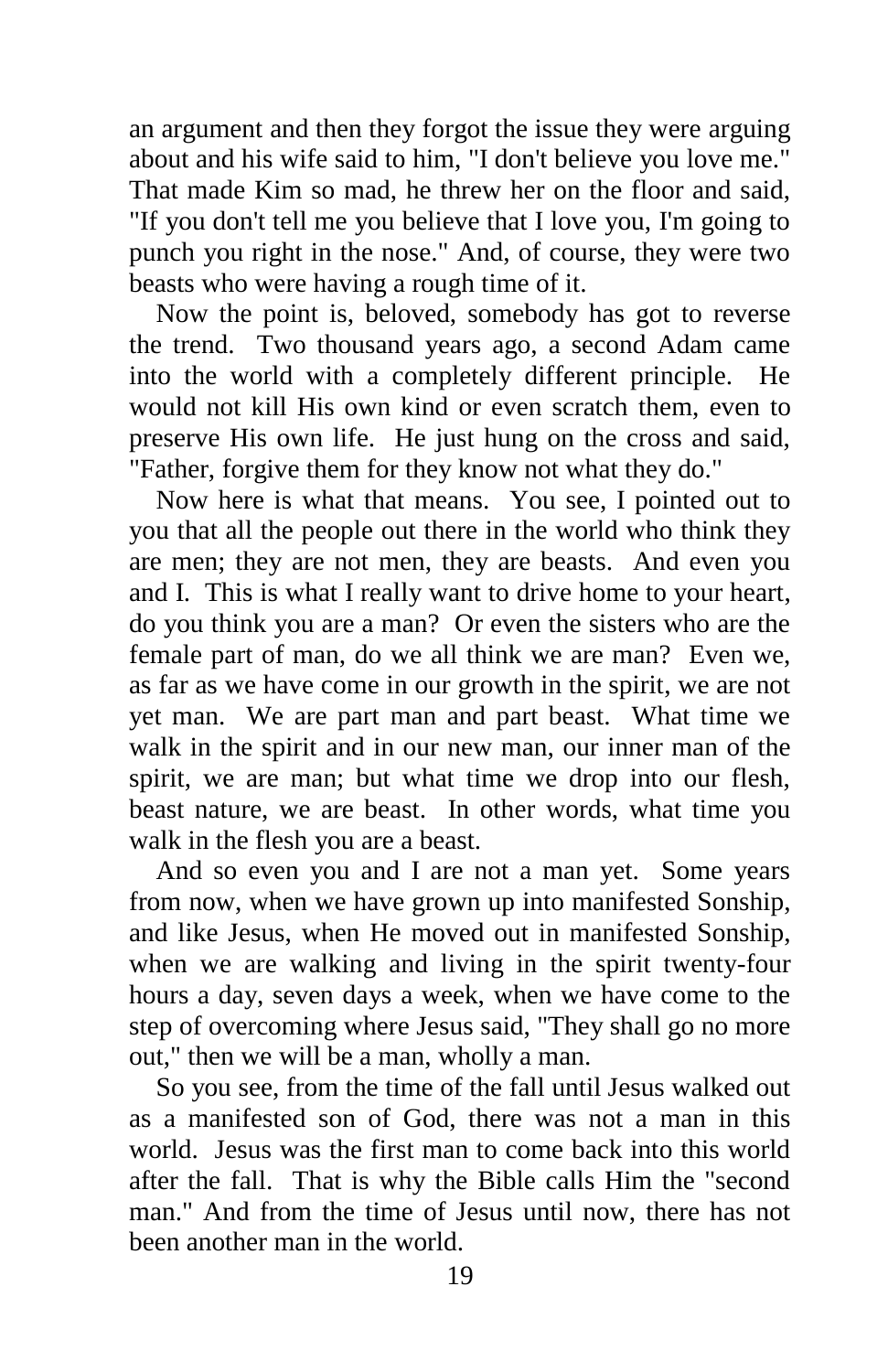Over in the book of Revelation, John saw Him that sat on the throne with all the elders around Him from the heavenly realms, and then he saw four living creatures. The King James translation calls them beasts; they hit the nail right on the head. One of these four living creatures had the face of a lion, one had the face of a calf, one had the face of a man, and one had the face of an eagle.

 This panoramic picture that John saw in the book of Revelation was of the whole creation here in the earth. First he saw God sitting on the throne, but he did not see an individual. He saw lights and colors like a rainbow and crystal and all the symbols which reveal the different attributes of God's nature; because God does not exist in an individual form. Then he saw the elders, the more spiritual ones from the heavenly realms, around Him. But then he saw the four living creatures that are here on the earth. A wild beast, the head of a lion, that is the lost people who are still wild beasts; one with the head of a calf, that is, a domesticated gentle beast, that's the saved people who are still walking in their beast nature. Then he saw the third with the head of a man, that is us, when we have become manifested sons of God a few years from now and we are walking and living in the spirit all the time. At last there will be a man in the earth again, besides Jesus. Then last of all, he saw the head of an eagle, this is us, when we have passed through manifested Sonship into the incorruptible nature of God and we will be the eagle.

 So the point I am driving home to your heart now is that your outer flesh man is of the old creation, the first Adam creation that fell. He is not a man at all. He is a beast, he is a living creature. The inner man of the spirit which has been birthed within you, the second Adam is a man; but he is not manifested as a man yet. He just shows up once in a while. He will be manifested to the world when we go forth in manifested Sonship.

 When Jesus went forth in manifested Sonship and He grew up to full stature in His Christ nature, what He really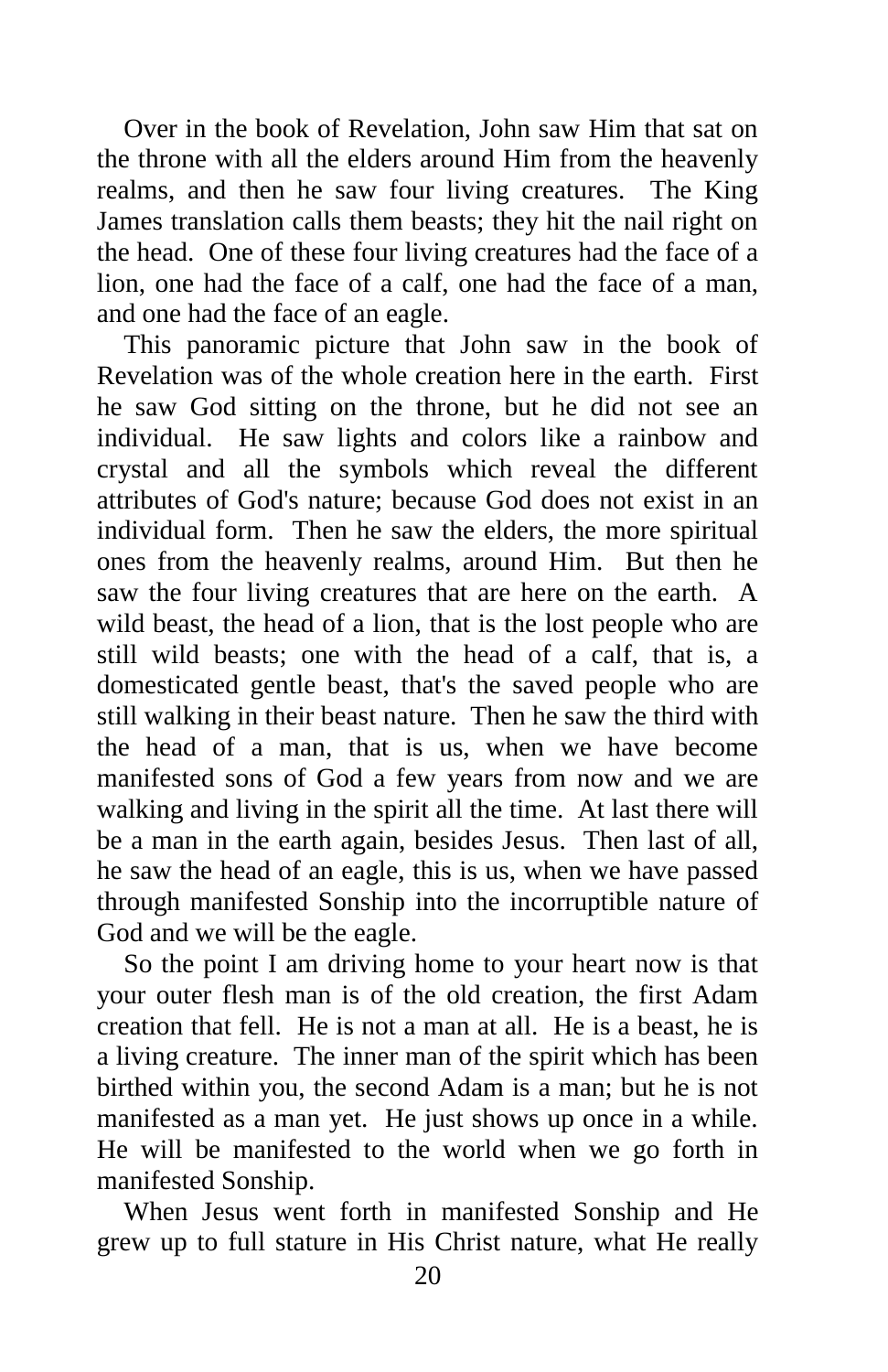was was the perfect man, the second Adam, man perfected. Adam never made it to man perfected. He went the other way and fell to corruption. But Jesus, having come forth as the second Adam, the Bible clearly states, the same nature the first Adam had before his fall, went on up, a man perfected; then through His resurrection and ascension, He became the fulness of the Godhead bodily.

 The old Babylonish baloney that the old order church taught us, that when Jesus was here on the earth He was fully God, is just that, Babylonish baloney. He was man who was the manifestation through the spirit of the nature of God. He was one point less than fully God. The Bible clearly declares that God in His nature cannot be tempted. James said, "When you are tempted, do not say that you have been tempted of God, because God cannot be tempted." But Jesus could be tempted; the Bible clearly declares that Jesus was tempted in all points just as we, yet without sin. Therefore, at the fulness of His growth He was man perfected, and at His resurrection and ascension he became the fulness of the Godhead bodily. People read the scripture in the book of Colossians where Paul says, "Jesus is the fulness of the Godhead bodily," and they do not realize that Paul said it many years after Jesus ascended. He did not say He was the fulness of the Godhead bodily while He was here on the earth. That is the declaration of the Babylonish, Catholic, Nicene creed council back in the fourth century.

The point is, beloved, your outer flesh man, the old creation is a beast. That is what I want to drive home to your heart. It is a beast, do not kid yourself, it is a beast. It has all the beast inclinations, so does mine; all the beast instincts for self-preservation, and that is what you are seeking to overcome, through yielding to this inner man of the spirit, this regenerated new creation man that is within you. And the battle is all inside.

 For God's sake, all of you beloved, stop trying to battle the world out there, stop trying to conquer the beast out there. It is not time for us to conquer the beast out there. Our calling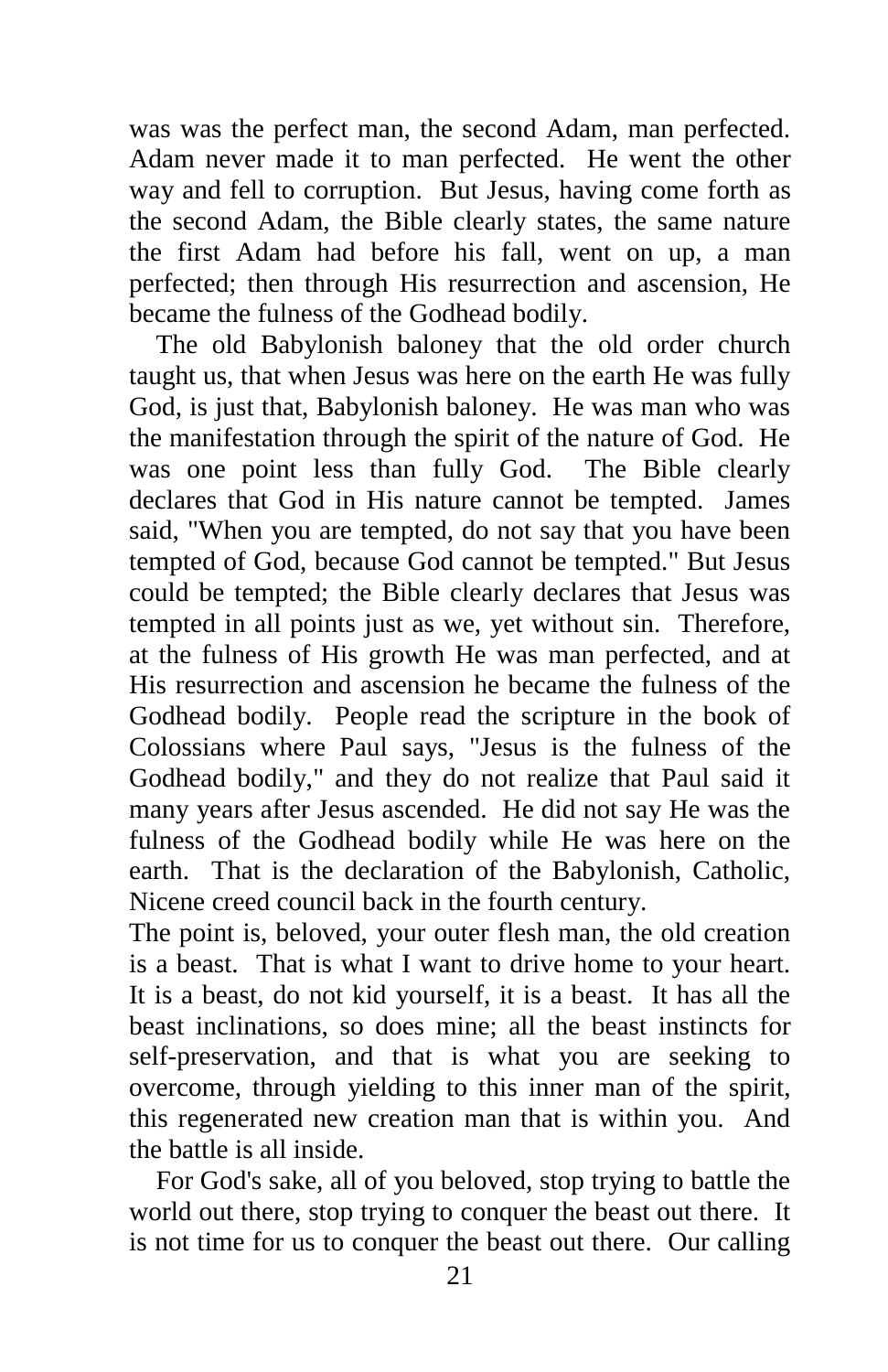now is to conquer the beast in here. We can boast, talk all we want about what we are going to do to the beast government and so forth. We are not going to do anything to the beast government until we do something to the beast in here.

 Joshua long ago, fighting the battle with the five kings of Canaan, putting his foot upon their necks, finally chopping their heads off, was only a type of us fighting the five king spirits to which this beast in us responds. The five kings of Canaan that Israel had to conquer to possess the promised land were a type of the **five king spirits** that rule in our lives, our beast lives, with which we have been born: The spirit of **pride,** the spirit of **fear**, the spirit of **unbelief**, the spirit of **lust**, and the spirit of **rulership**. Not that all five of these spirits are in us; but this beast nature within us can respond to the temptations of all five and, therefore, they rule over us.

 Now therefore, that is the great truth I want to establish in your hearts: The two creations within you, the first Adam creation that is in the creation part of the creation, and the second Adam creation who is not in the creation, but in the creator and a part of the creator. You must overcome your beast. The spiritual man must live.

 Now let us go a little deeper. You see, beloved, what the Bible reveals is that in the divine plan of God, God planned two creations for this earth, the first Adam creation and the second Adam creation. He foreknew that the first Adam creation would fall, and He planned that the second Adam creation would fulfill His purpose. God planned two creations; there are two creations revealed in the Bible, the first Adam creation and the second Adam creation. Adam was the head of the first creation, and Jesus is the head of the second creation. The first Adam creation begins in the book of Genesis, and the second Adam creation begins in the book of Matthew.

 The first Adam, the Bible says, was of the earth, earthy; but the second Adam is the Lord from heaven. I am sure you have read that scripture in 1Corinthians. The first Adam was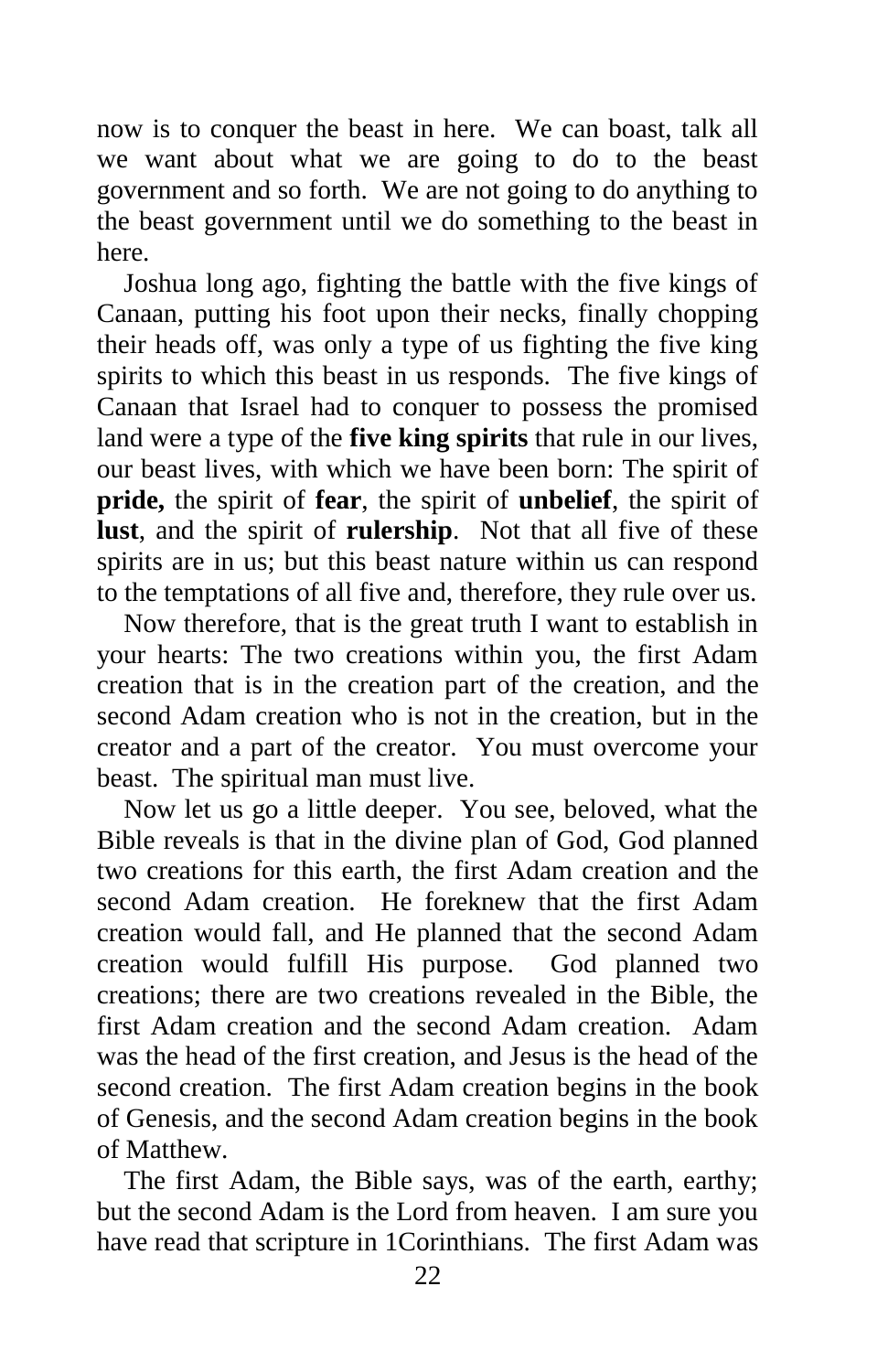of the earth, earthy, but the second Adam is the Lord from heaven. When the Bible says, the second Adam is the Lord from heaven, it is not talking about the Lord Jesus up in heaven, but it is talking about the Lord having come down from heaven and dwelling in his many-membered body today. That is the second Adam in you, who is the Lord from heaven, not the Lord in heaven.

 The first Adam had a fleshy physical birth; therefore, he was supposed to have a fleshy physical growth and a fleshy physical life. But the second Adam that has been birthed within you and me has had a spiritual birth; therefore, he is supposed to have a spiritual growth and a spiritual life.

 The first Adam had a natural birth; therefore, he is supposed to have a natural growth and a natural life, using all the provision that God has put in nature for the natural man. The doctors, the medicine, the hospitals, etc., but the second Adam that has been born within us has had a supranatural birth, born of the spirit from above; and therefore, he is supposed to have a supranatural growth and a supranatural life, no longer using the natural provisions, natural knowledge, natural ability, natural medicines, nothing but using the supranatural provisions God provided for the supranatural man. They are listed in 1Corinthians 12: word of knowledge, word of wisdom, faith, gifts of healing, miracles, tongues, interpretations, discerning of spirits, prophecy, all supranatural.

 Now let me establish this in your consciousness. The word is not supernatural like the Pentecostals use it; not super. The word is supranatural; supra and supranatural simply mean above natural, that is all. Supranatural laws are above natural laws. They are supranatural. The spiritual laws of God, the chief of which is God's spiritual law of faith, second of which is God's spiritual law of love, are above all the laws of nature and, therefore, supranatural.

 Do you know why people die, beloved? Violated spiritual law. All the problems that people go through on earth, their sicknesses, their deaths, their everything, are simply a result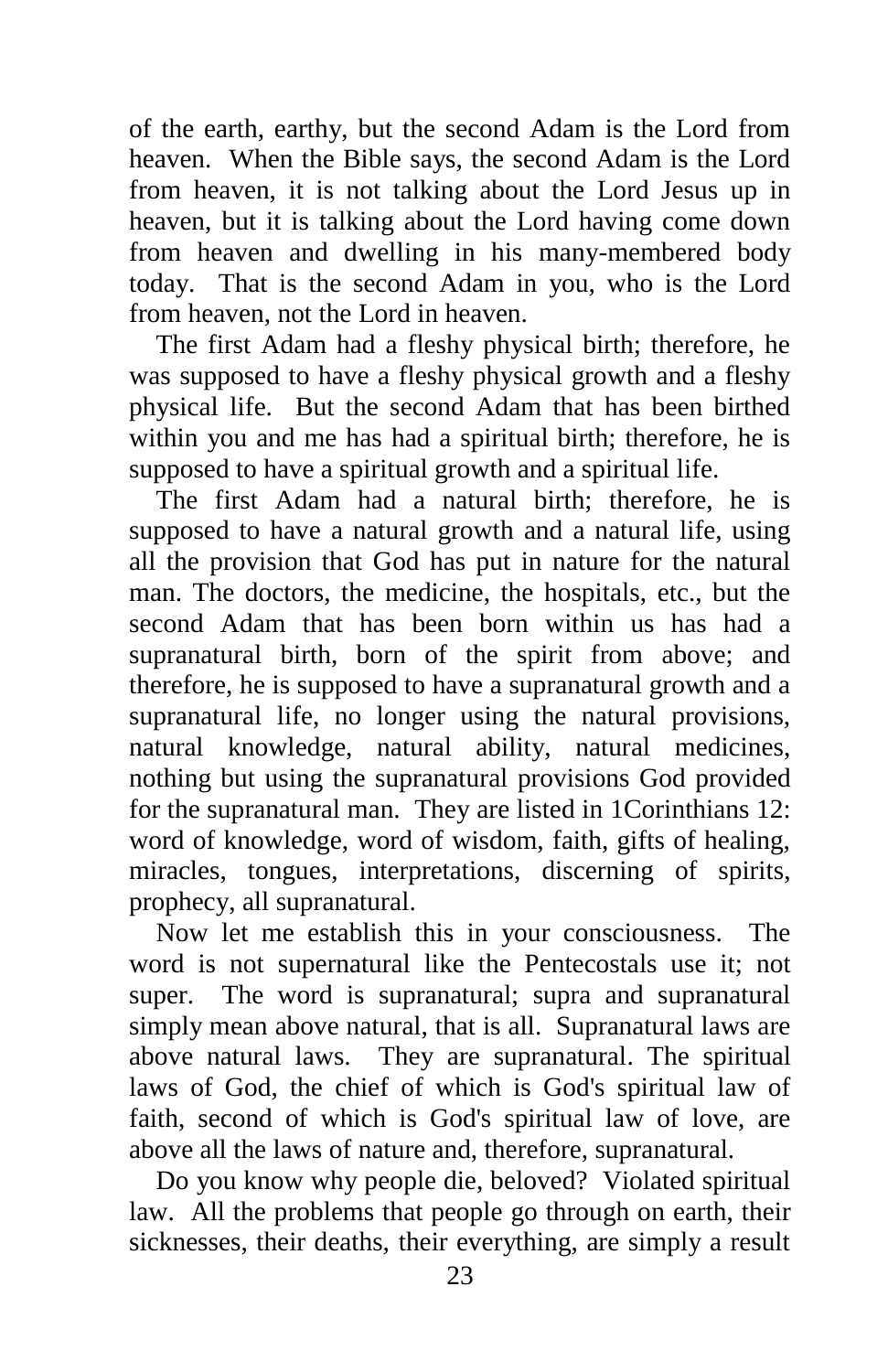of violated law, either natural or spiritual. When we stop violating God's eternal laws and start fulfilling them, we will stop dying. The Holy Spirit did not come to abrogate our responsibility to fulfill them, but to give us the power and leadership and the strength to fulfill them and thus live.

Nothing is supernatural, there aren't really any miracles; although God uses that term to meet us where we are. Somebody gets prayed for and his eyes are instantly opened, it's not a miracle, it is just the operation of higher spiritual law, supranatural law which is above natural law, which also men know little about. A hundred years ago, if you saw an airplane flying overhead, everybody would have said, "Look, that's a miracle." It was not a miracle; it was just the operation of the laws of aerodynamics that men knew little about. Now, when an airplane flies overhead, nobody looks up, because we have had eighty years since the Wright brothers discovered those laws and nobody gets excited. Some years from now we won't get excited when somebody's blind eyes are opened; it will be normal for us, just the operation of higher spiritual law that God is revealing to our spirit and enabling us to walk in. This is the spiritual man.

 The natural man had a natural birth, so he is supposed to have a natural growth and a natural life using the natural provisions God put in nature for the natural man. This solves the problem that Christians have had, "Does God heal through the doctors?" "Are the doctors God's provision for healing for man?" The doctors are God's provision for healing for the natural man. They will tell you very quickly they cannot heal anybody. Nature heals and they just provide the right conditions to let nature do the healing. They are God's provision for the carnal, natural man; but they are not God's provision for sons of God, 1Corinthians 12 is.

 Now let us pause a minute and say again, the second Adam had a supranatural birth; therefore, he is supposed to have a supranatural growth and a supranatural life ultimately, no longer using the natural provisions in any way whatever,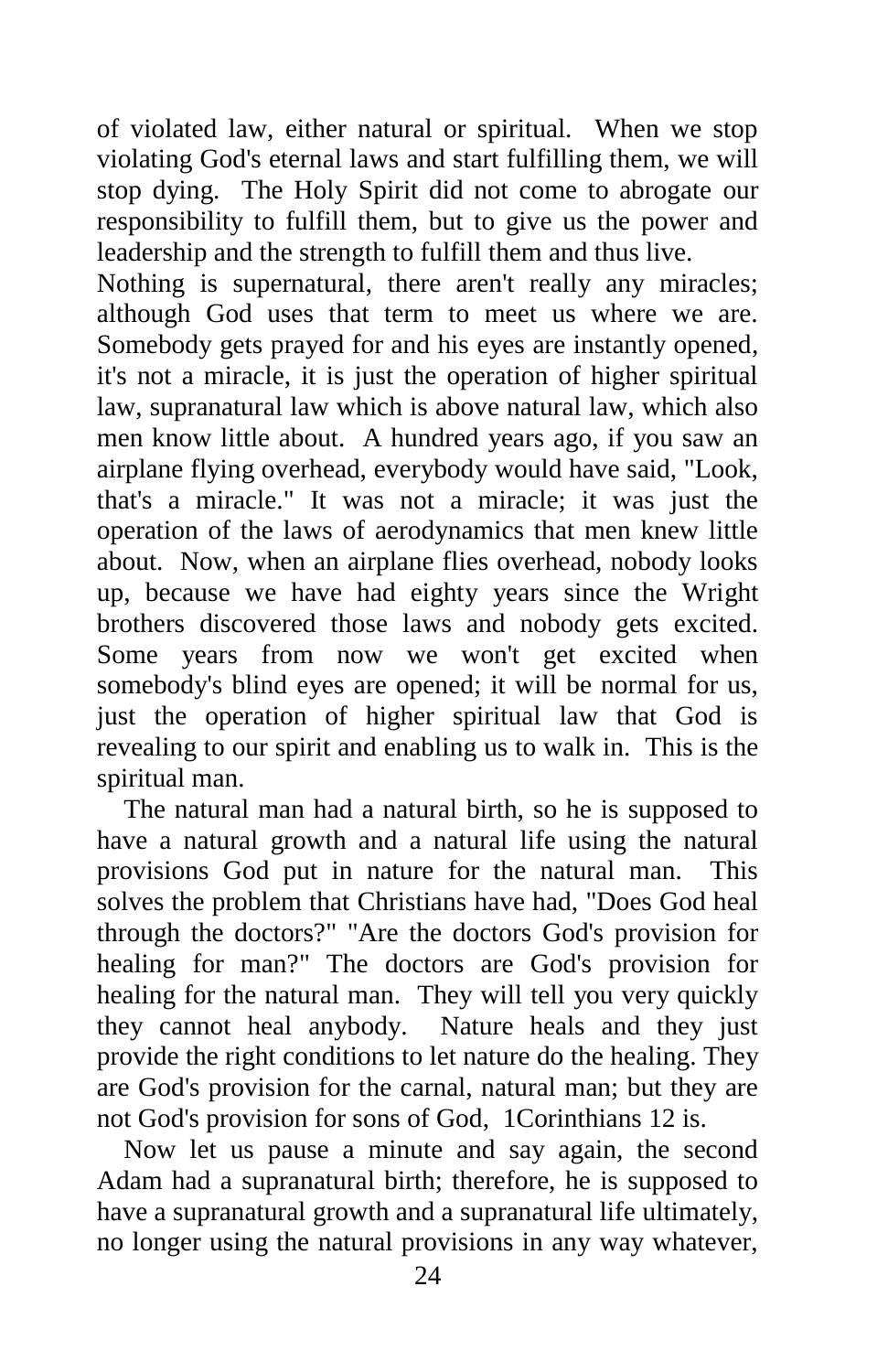but rather the supranatural provisions. First the earnest of the spirit, the gifts; and then through the gifts, until we come to the point where we get the whole fortune and all of the spiritual nature of God comes forth in us in all of its corporate fullness and then the gifts will be swallowed up in the whole fortune, mortality will be swallowed up in life.

 What confuses people is that while we are in the transition, right now we are in the transition from natural to supranatural, from the carnal flesh man that we were, to the spiritual son of God, God allows us to use the natural until we can grow up to where we leave it behind, and use only the spiritual and supranatural. I am not a fanatic; I don't teach that all Christians, even in the move of God, should never go to doctors. God's people are coming to me all the time wanting advice, "Brother Sam, should I go to the doctor or just believe God?" And, of course, I tell them, "If you've got the faith just to believe God then I'll stand with you to the end."

 We arrived at the Caqueta River down in the jungles of South America a few weeks ago and Sister Sue Hesser from the Philadelphia body, thirty minutes before my plane landed on the jungle strip, had been bitten by a poisonous snake. The Colombians down there call it the twenty-four-hour snake. That is the only name they have for it, because everyone else who has ever been bitten by the snake has died within twenty-four hours. As I landed my plane, the elders sent over a note that said, "Sue has just been bitten by the twenty-four-hour snake." The first thought that entered my mind was, "Well, it's good that my plane is here, I can fly her to the hospital." But I looked down at the note again and Roger Dehaan, one of the elders said, "But Sue doesn't want to go the hospital, she just wants to believe God:" I said to Brother Gary, "I want to go see Sue, and I want to be sure that she has the faith to believe God before I agree for her not to go to the hospital." So I walked over; she was sitting in a chair. Brother Roger had slit the wound with a knife; he had a couple of little suction cups and was sucking out the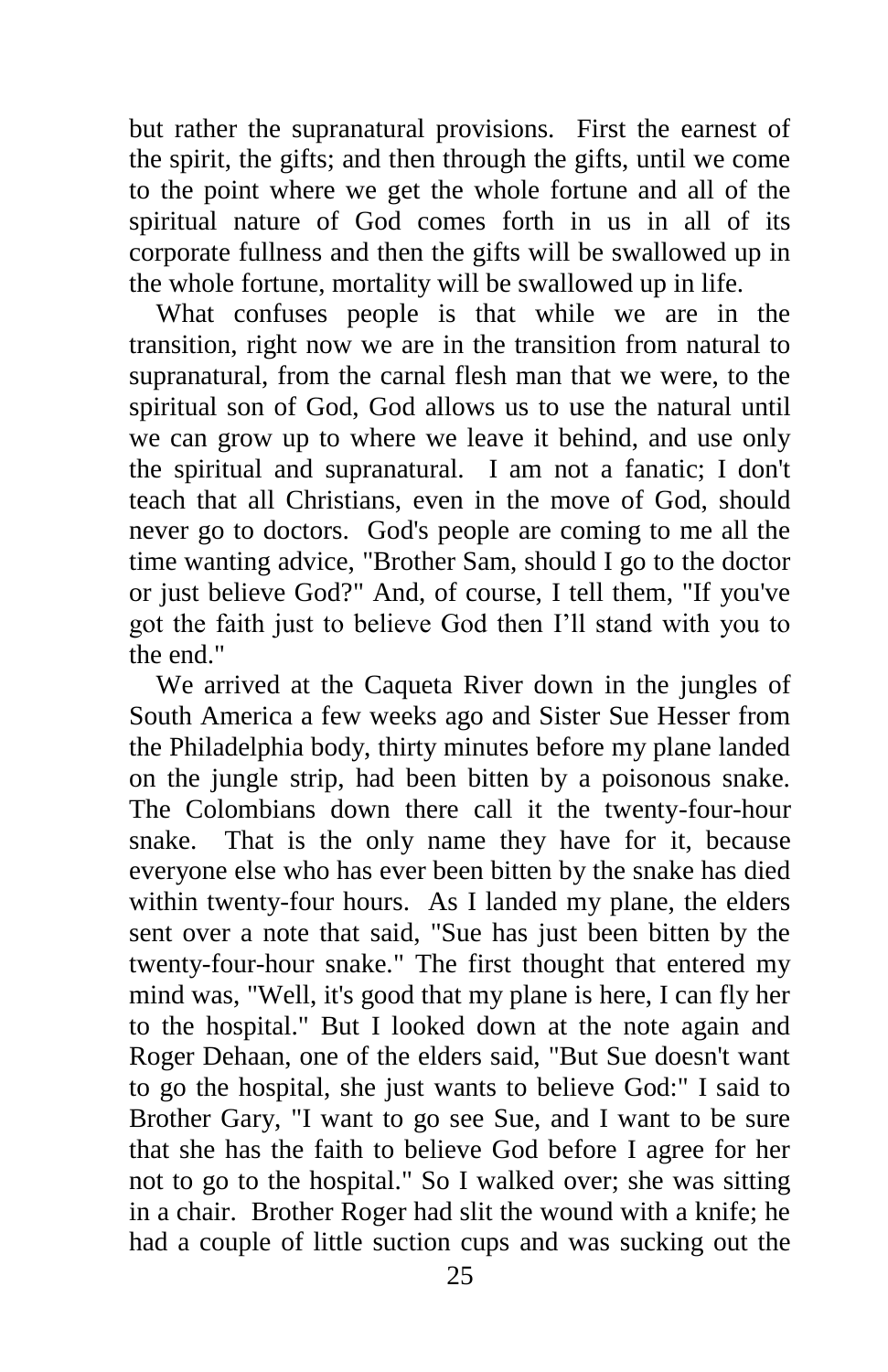venom, and Sue was sitting there, quietly praising God. She looked me in the eye and said, "Sam, I want to just trust God." And I saw that she had it; and if I see you have it, I'll believe God with you to the end. I said, "Okay, Sue, we'll stand with you." Her leg was swollen up really big. Within two hours the swelling had gone down. Next morning she was sitting in the service, and two days later she had her shoe back on her foot going about her normal duties. I just got a letter from her saying that her foot is completely normal again.

 It works. It is there for us, beloved, if we quit playing around in this world. We are in the transition period. So I always tell people, "If you've got the faith, I'll believe God with you, but if you haven't, you'd better go to the doctor." Of course, then the next thing they ask me is, "How do I know if I've got the faith?" And I answer, "If you have to ask me if you've got it or not, you haven't got it. You had better go to the doctor."

So if you have it, you know it. Sue knew she had. She looked me in the eyes and she knew she had it and I took one look in her eyes and I knew she had it. If you have the faith, there is that inward assurance within you that no matter what happens, if you come down to the moment you are breathing your last breath, (I know, I have been there about four times in the last 15 years), God's still going to heal you. It cannot fail; it is God's provision.

 So, while we are in that transition period, God allows us to use the old creation we are coming out of; but you had better get down to business, beloved, because there is a scripture in the Bible that reveals a principle of God. That scripture says, "He taketh away the first, that He might establish the second." What that means is that God lets you use the first for a while; but if you are lazy and fool around, there comes a day that He is going to take it away from you in order to establish the second. The way He is going to do it is when a Babylonish beast system takes over the world so that one day you will not be able to use doctors and the hospitals and the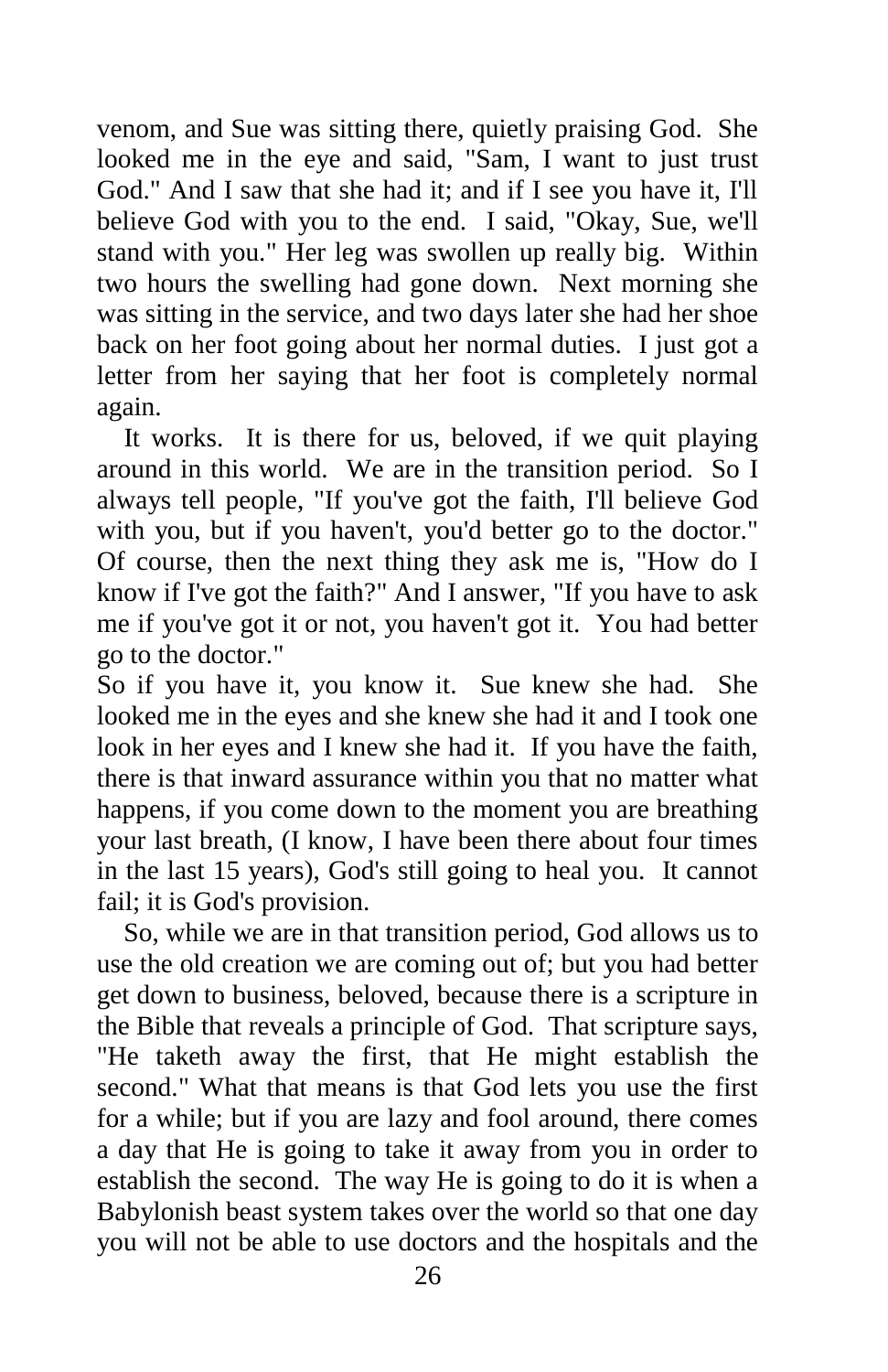medicines, and so we had better get down to business and go on into the second; the new creation, the second Adam creation.

 So here is your principle: The first Adam was born of a natural birth, he was supposed to have a natural growth and a natural life, using natural provisions for the natural man, but this second Adam that is within us has had a supranatural birth; therefore, he is supposed to have a supranatural growth and a supranatural life, ultimately using only the supranatural provisions that are listed in I Corinthians 12.

 Now let us look deeper into these two creations. There is a scripture in the Bible that says that the first Adam was of the earth, earthy; but the last Adam was the Lord from heaven. Now, the reason the Bible says that the first Adam was of the earth, earthy; is that he can only operate in earth with natural laws, the laws of nature. The reason he is earthy and can only operate in the laws of nature is because he is of the earth; which means he was created out of the dust of the earth. The Bible clearly declares that, and even all the little natural babies that are born today of the first physical birth are still being created by God out of the dust of the earth. Any doctor will tell you that when a natural baby is born today, the seed that his father planted in his mother's womb by which his life was conceived came from his father eating certain vegetables that came right out of the dirt, dust. You know it is kind of funny, the people out there in the world, they think we who speak in tongues are dirt; I have news for them, they are the ones, they are the ones who are literally dirt. They are made out of the dust of the earth still today.

 So, the first Adam is of the earth, earthy. He cannot be anything but earthy. He has to operate in his intellect, carnal wisdom, carnal natural strength, natural ability, natural methods, natural instruments, everything. He is of the earth, earthy. But the second Adam that is within us is not earthy; he is the Lord from heaven simply because he is not made out of the dust of the earth. The reason the first Adam is of the earth, earthy, is because he is made out of earthy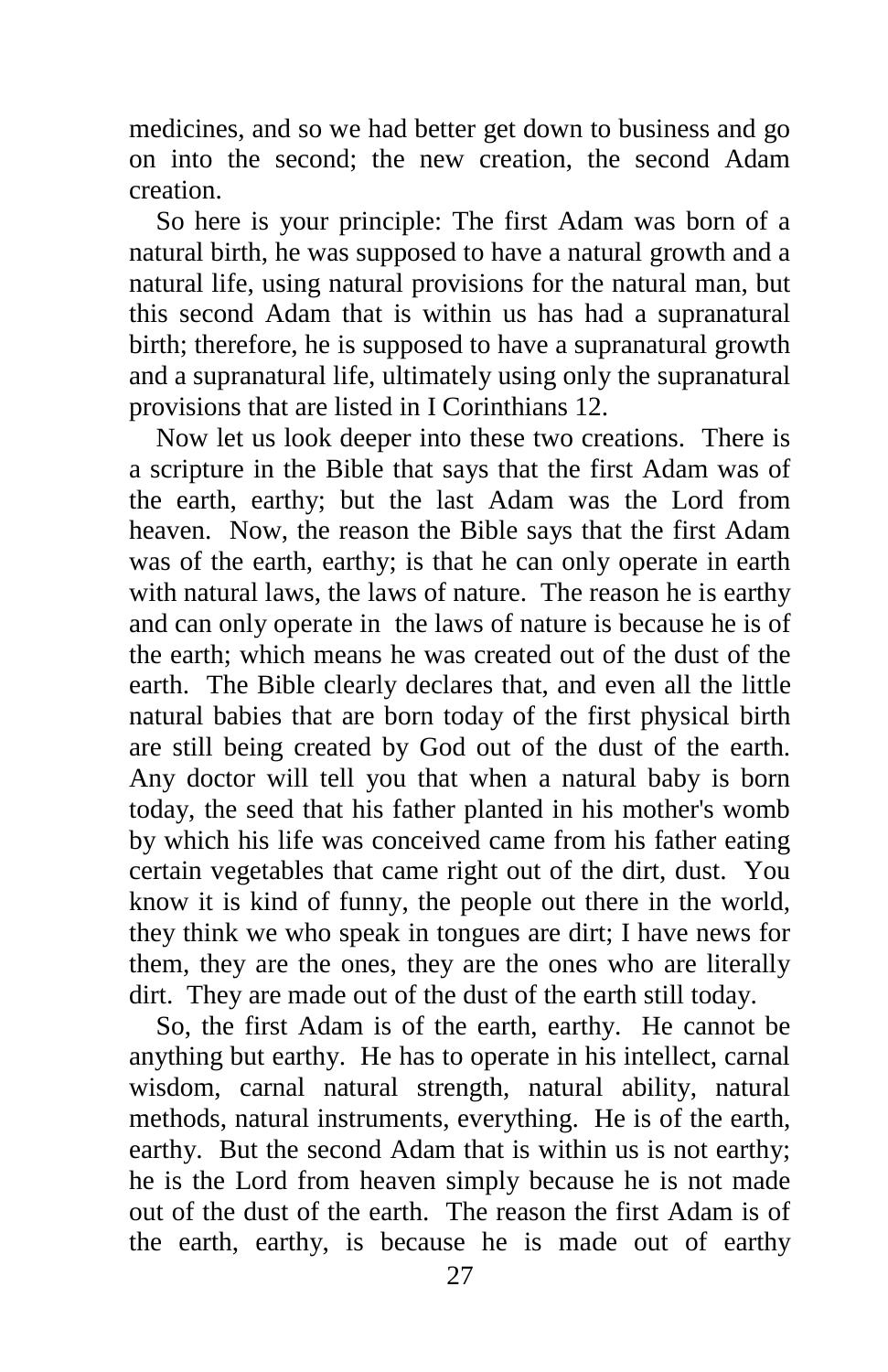elements, dust, dirt. But you see, the second Adam that is within us, the second creation man, is not made out of earthy elements, dirt, he is made out of heavenly elements; the word of God and the Spirit of God. For Jesus said, "Except ye be born of water and of the spirit you cannot enter the kingdom of God." This second Adam is not made of earthy elements. He is born of two heavenly elements: the word of God and the spirit of God. Therefore, we are not of the earth, earthy; we are of heaven, heavenly. That is why we can do things the lost people cannot do: Speak in tongues, prophesy, see visions, dream dreams, heal through faith, ultimately conquer death and go on to incorruptibility, for we are not of the earth! We are not of the earth!

 Oh, that God would engrain it in our consciousness. We are of heaven. We have no affinity with this earth whatsoever. You are not a natural body; you are a heavenly body, a spiritual body, and though you are in the earth, you are not of the earth; you are of heaven. We do not have any relationship with anything earthy. We do not have any relationship with any earthy experience. Most of the young people in the move of God today are only concerned about earthy love, earthy life, earthy pleasures. God wants us to understand heavenly love, heavenly life, heavenly pleasures.

 I was traveling down the road in my car some days ago and the Spirit spoke to me and said, "The rules of earth don't apply when you are walking in heaven; there are different rules." There are some sons of God that are coming to the point where they are starting to walk in heaven, because when you are walking in the Spirit you are in heaven, though your feet are still here on the earth. We have got to get it into our minds, beloved; we are the second creation.

 Some of you are still bound by the pull of your earthy houses, earthy needs, earthy desires, earthy ambitions, earthy hopes, earthy dreams. It is so hard to let them go. Earthy relationships, beloved, we are not of the earth. We are of heaven. God is progressively, line upon line and precept on precept, lifting, lifting us up into a whole other realm of life,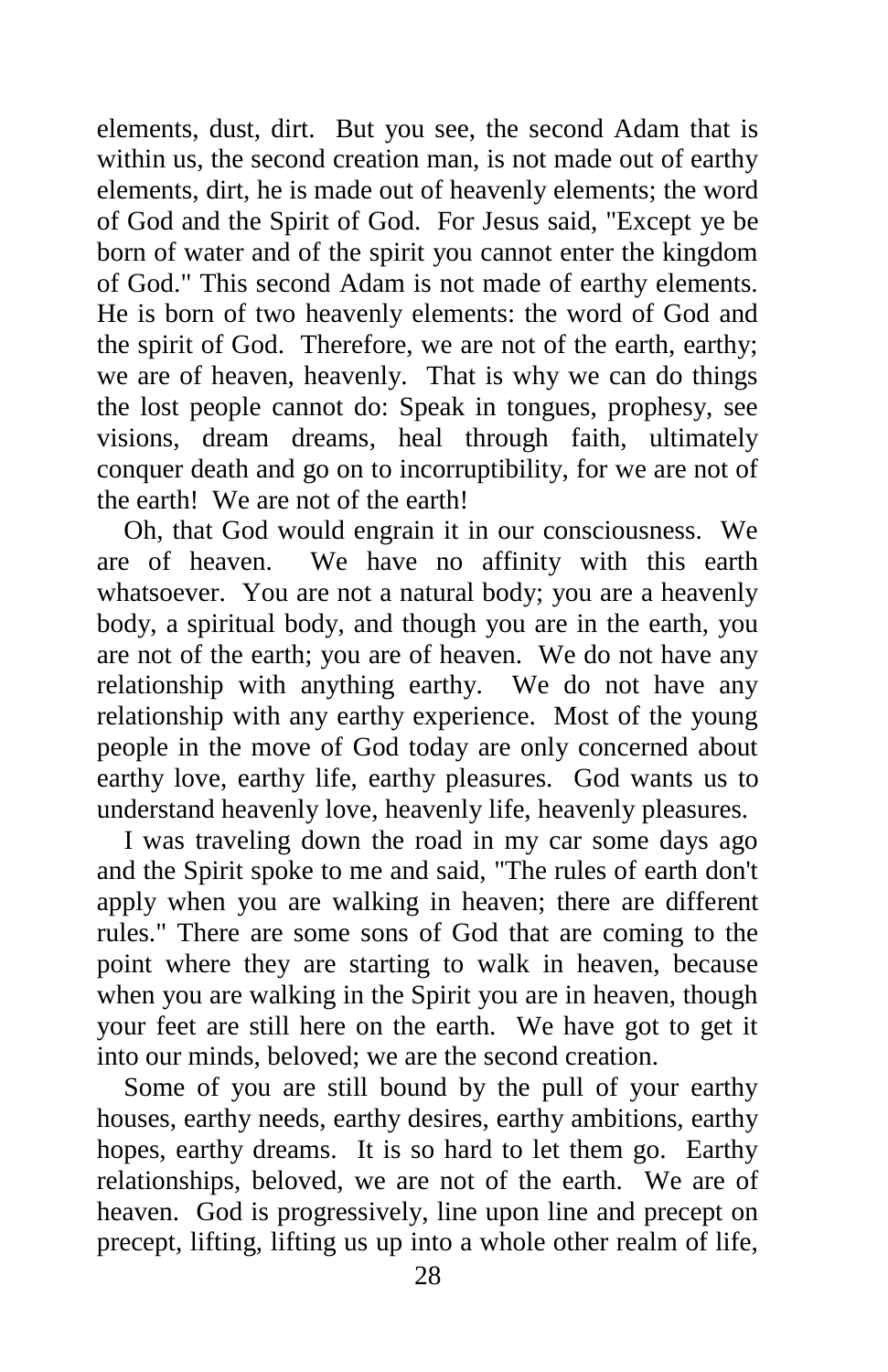and it is not just some weird doctrinal theory; we are called to bring it into being and manifest it here in this earth. It is going to get you crucified. The people of the earth do not understand it. You just start to walk in it and manifest it and they are going to turn on you like the beasts that they are. It is probably your brethren that are going to crucify you, too, just like they did Jesus; but get it, you are not of the earth, earthy, you are the Lord from heaven. Pray that God will enable you, that the Spirit of God will lead your thinking through all the implications of that. If I were to tell you some of them, some of you would not come to hear Brother Sam preach any more. But it has got to come, and we have got to go, until it is God who reveals it.

 Now, there is another scripture in the Bible that says the first Adam is created out of the dust of the earth, and God breathed into him the breath of life and he became a living soul; but there is a scripture in the book of 1Corinthians in the New Testament which says that the last Adam in us is not a living soul, but a life-giving spirit. Paul wrote it in Corinthians and he said, "The last Adam was made a quickening spirit." That word "quickening" is an old English word which literally means life-giving. The first Adam was made out of the dust of the earth. God breathed on him the breath of life and he became only a living soul, with no power whatever to give life, but only power to receive life as long as God was willing to breathe on him. But the second Adam in you and me, the real you and the real me, is not a living soul; but we are a quickening, life-giving spirit. What that means is, we have power to give life; not just to receive life from God as the first Adam, but to give life, to literally create new life. We are a life-giving spirit.

 God is not making creatures out of us, He is making creators. The first Adam was a creature because he was created by God out of the dust of the earth and he was a creature, but the second Adam that is in you and me, the second creation man, he was not created; he was born of God's spirit. Therefore, we are not creatures; we are a part of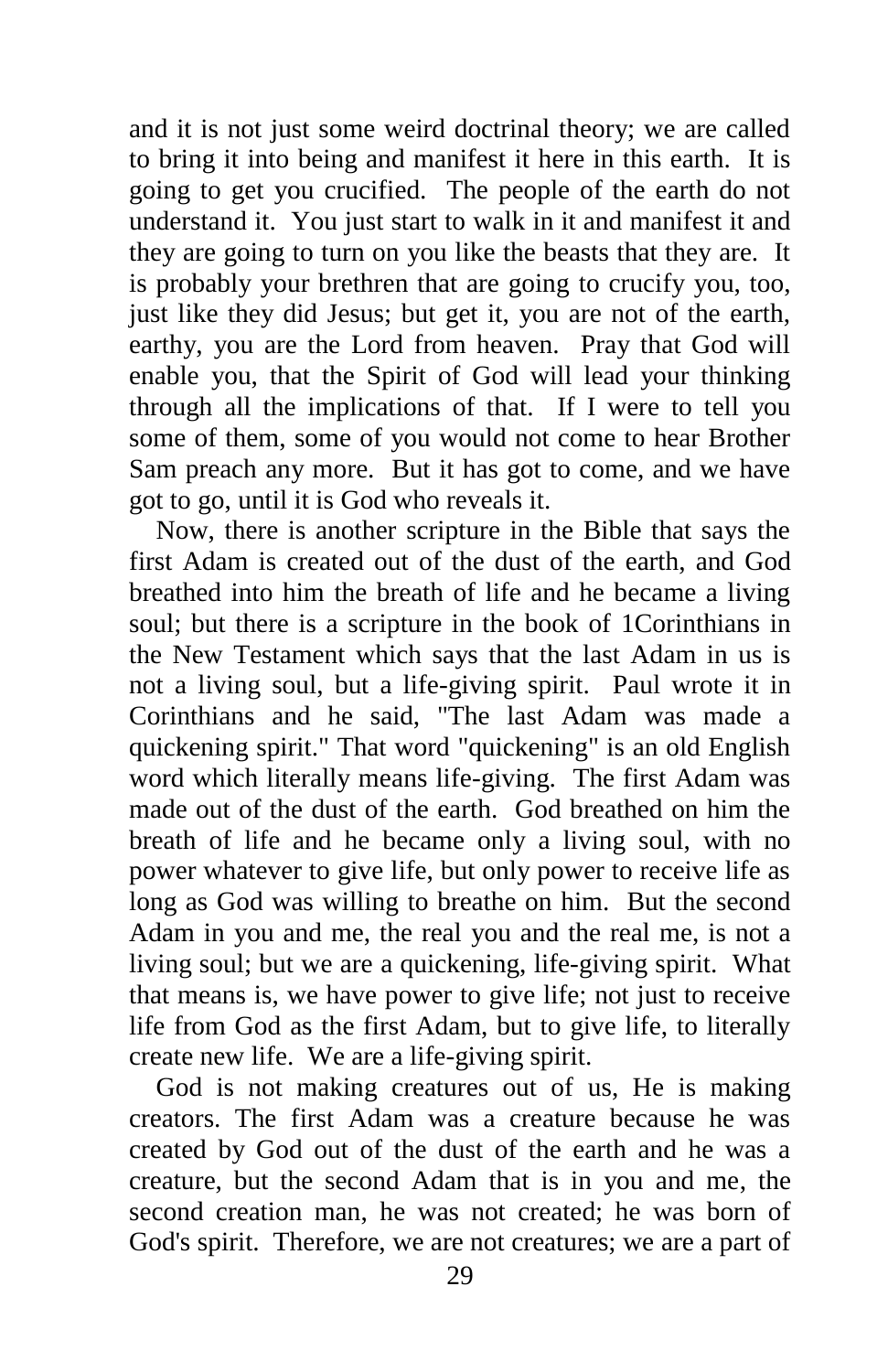the Creator. We are not even in the creation, trees, rocks, mountains, birds, bulls, cows, calves, sheep, goats and lost people out there in the world are in the creation; but you and I are not in the creation, we are in the Creator. We are not creatures, we are creators. We literally have the power to create new life.

 Do you know how? It is because we have an anointing by which we are able to draw by revelation out of the pneuma, the spiritual heavenlies, the creative word of God, which, when we preach it into one another, it creates new life. God creates everything by His word. It is the word of God alone that is creative. The Bible says that in the beginning God spoke the world into existence. So the things which are were not made of things which do appear, but God brought them right out of the pneuma, right out of His being. You see, it is the word of God that is creative, and you and I have an anointing that enables us to draw by revelation the creative word of God out of the spiritual pneuma, which when we preach it into one another, it creates new life.

 Every one of you is a different person than when you were born again. Amen? A far different person. How did you get that way? Through some ministry preaching into you the creative word of God that created you into the new being that you are now. We have got power, people. The only reason God's people do not remain aware of it is because their minds are geared to think in terms of carnal physical power. Spiritual power works more quietly, sometimes over a longer period of time than natural power.

 Water is a type. A while ago I was in a canoe traveling down the Caqueta River in the jungles of South America to get to a group of people on a farm down there. We had to travel through some rapids, and as we went through them, we looked up and for five hundred feet above us there were sheer cliffs where that river had, over the centuries, cut right through that mountain. Great stones lined each side of it; it was a majestic sight. The river had pressed its way through it; nothing stopping it. And as I thought about the power of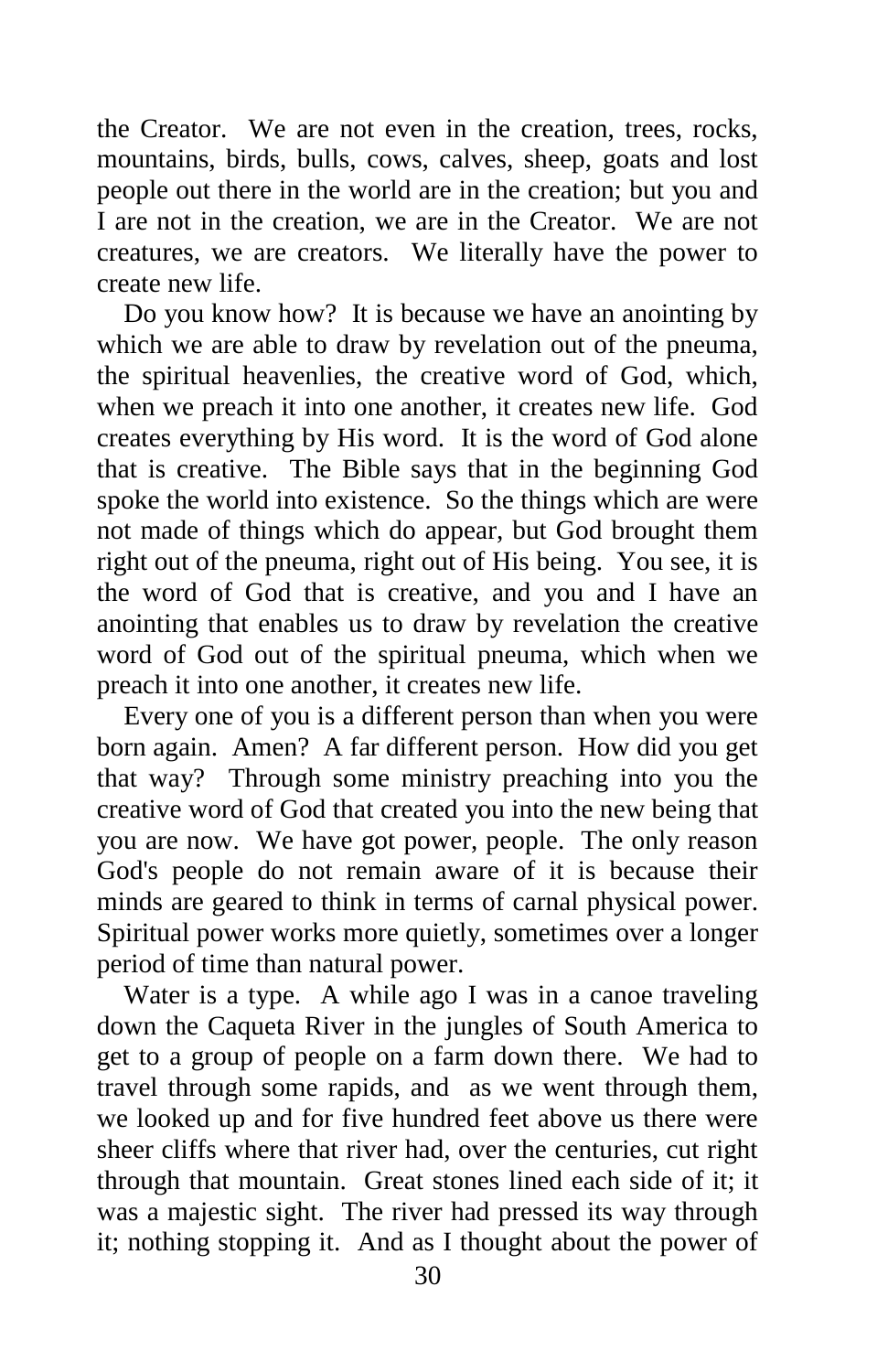that water over the centuries, I thought about the power of the Holy Ghost that operates in you and me.

 But that water did not cut that channel through the mountain in a day. Sometimes we get so impatient for the power of the Holy Ghost to work. We do not understand that it does not operate like carnal natural power, but it is a lot more powerful. It is a lot more invincible and we have it! There is no doubt in my mind that I am going to, with the help of God, and with the grace of God, and the rest of this body, turn this world upside down. I am going to conquer death, bring forth glorified bodies, and change myself and everybody else around me into incorruptibility. There is no question, there is no concern, there is no doubt in my mind, it is only a matter of time. It might take a little longer than it does to pop off a firecracker, but it is going to be done, and we have it. Another dream, another vision, another word from God, another inspiration, another strength, another love, another truth, another life, we are in no hurry. We do not live in time any more; we live in eternity. We are not a body; we are a spirit.

 Come on, people, let us go change the world. We are the sons of God. We sing the song, "I'm a New Creation, I'm a Corporate Man, I'm the Resurrection, I'm the Great I Am," and we are all of it. We have the anointing that enables us to speak the creative word of God that is invincible. We are going to keep preaching it into one another until we birth and bring into being a many-membered, corporate manchild with a new form of life in this world, incorruptible life that we created, and then we are going to know how it is done, and whatever God creates and puts on those other billion worlds out there, He is going to create through us, God's priest forever after the order of Melchizedek.

 Come on, people, let's wake up and get a revelation of who we are. Let's walk in it. Let's live in it. We have a world full of Christians that are still going around saying, "Well, after all, 1'rn still human, you know." You have heard them say it again and again. They want to excuse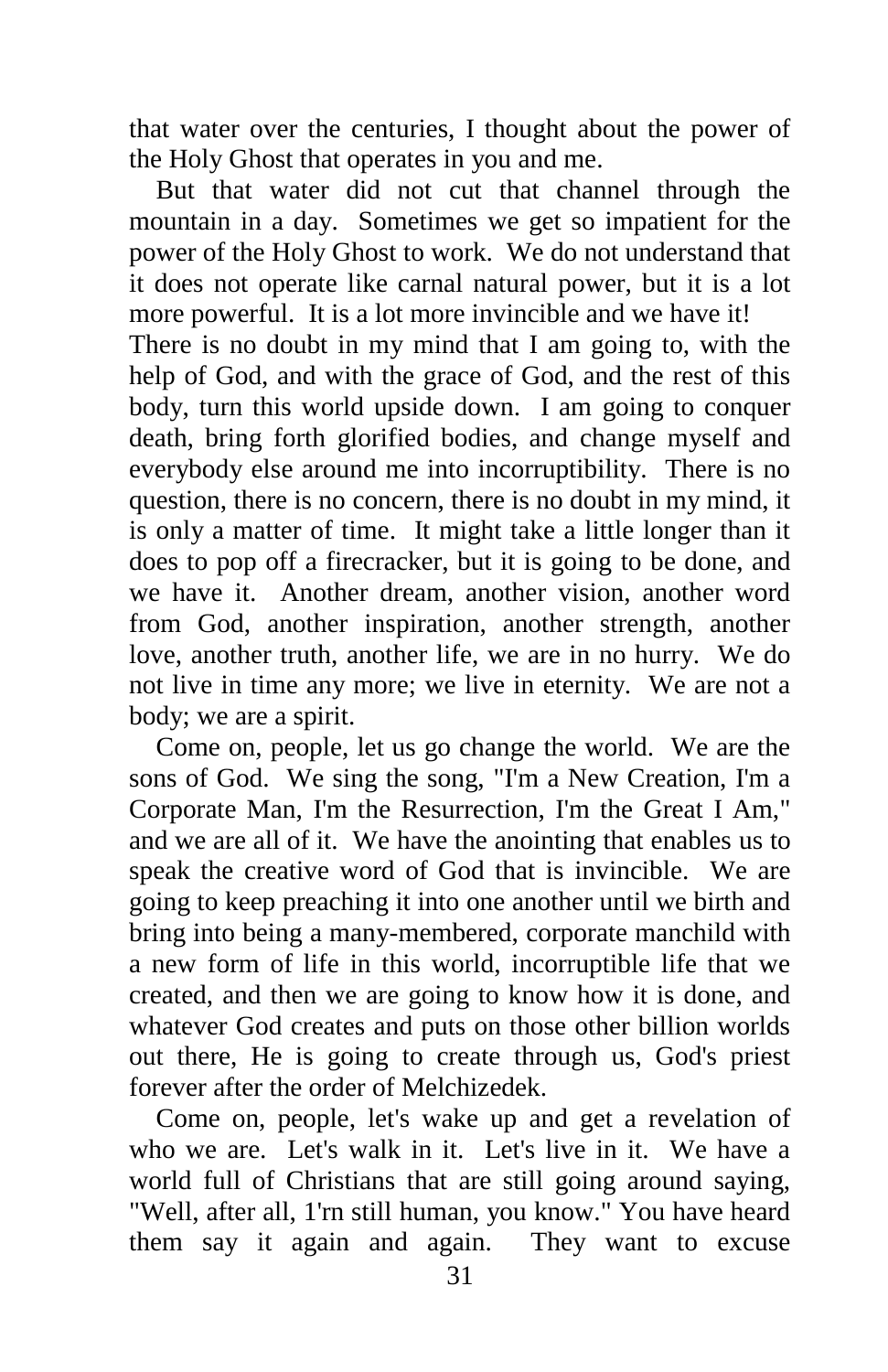themselves for walking in the flesh; for not rising up and measuring up to what God has brought forth in them, justifying their flesh. It is only a matter of staying in the spirit, waiting in faith in the spirit, singing in the spirit, walking in the spirit, loving in the spirit, living in the spirit, in the new creation, the second Adam.

 Let us go just a little deeper. The second time this word regeneration is used in the Bible, we have been dealing with the first time, the re-creation the new birth, It is found in Matthew 19 when Jesus said to the apostles, "Ye which have followed me in the regeneration." The word regeneration, remember, means recreation, so what Jesus was saying is, "Ye are they which have followed me in the recreation. Some years ago when God burst that truth on my soul, the implication and meaning of it changed my life and got me into a lot of trouble, because it revealed a shocking truth that few Christians at that time had ever realized, and few preachers, and that is that Jesus did not come into this world to save a bunch of people and take us to heaven; but He came into this world to build us into his new creation right here in this earth, His regeneration.

 It is very simple. Jesus came into the world to start a new creation; the first creation had fallen. The twelve apostles were the first citizens of that new creation. Therefore, Jesus said, "Ye are they which have followed me in the recreation." It is as simple as that. It reveals the purpose Jesus came: Not to save Christians and take them to heaven and keep them out there forever, but to bring forth God's new creation right here in this earth. First by birthing us of the Spirit, then by baptizing us in the Spirit, then by growing us up in the spirit, until we come to incorruptibility and bring in that new creation right here.

 When God gave me that truth years ago, He compelled me to go about everywhere making a statement that so shocked Christians; and it was so shocking even some of our brethren said, "Sam, I know it's the truth, but don't say it that way, it shocks people too much." Yet God compelled me to say it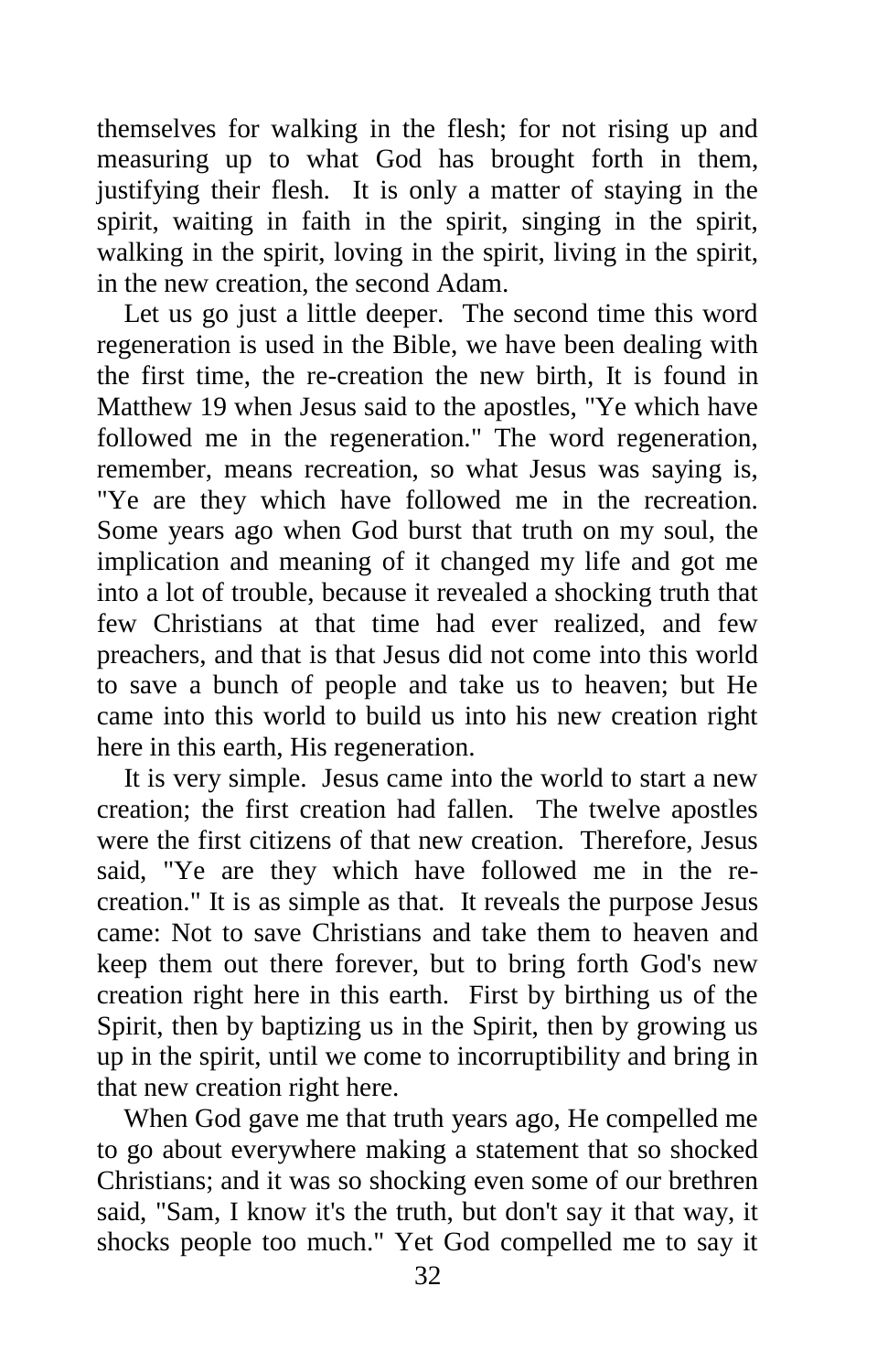that way because at that time God's people needed a shock treatment to wake them up. The statement He made me say everywhere was, "God did not save you to take you to heaven." When Christians heard that, it drove them crazy because for centuries they had been preached to by the old order church a shallow, surface, go-to-heaven gospel that gave them the idea that the only reason Jesus came into this world was to take everybody up to heaven and keep them out there forever; but that is not why He came. He came to bring forth God's new creation right here in this earth.

 Then, worse than that, God made me to make another statement that really got me in trouble and I had to tell the people; this does not mean I don't believe in heaven. Heaven is a wonderful paradise out there for Christians who have died in generations past. My dead father has gone there, and I am glad; but I had to say, "I don't want to go to heaven because heaven is a place for failures." That really used to get me into trouble, except with those who had sincere hearts. I went on to explain that the reason heaven is a place for failures is because it has been the desire of God since Jesus left this earth that each generation of Christians, in its generation, bring in the kingdom of God in the earth in its generation, by conquering death and growing up to perfection in its generation. But each generation of Christians until now has failed to attain to that purpose in its generation.

 The reason is because they did the same thing that the first generation of old Israel did; they went so far and they came to the borders of the land and refused to go all the way to possess the land. You know the story. The first generation of old Israel came out of Egypt, came through the Red Sea and went through the wilderness. When they got to the borders of the land, they sent out the spies, and when the spies came back, they gave a faithless report, and said, "There are giants in that land and we look like grasshoppers in our eyes beside them. We cannot go up and possess it." God said, "You are right, because you failed to trust me, you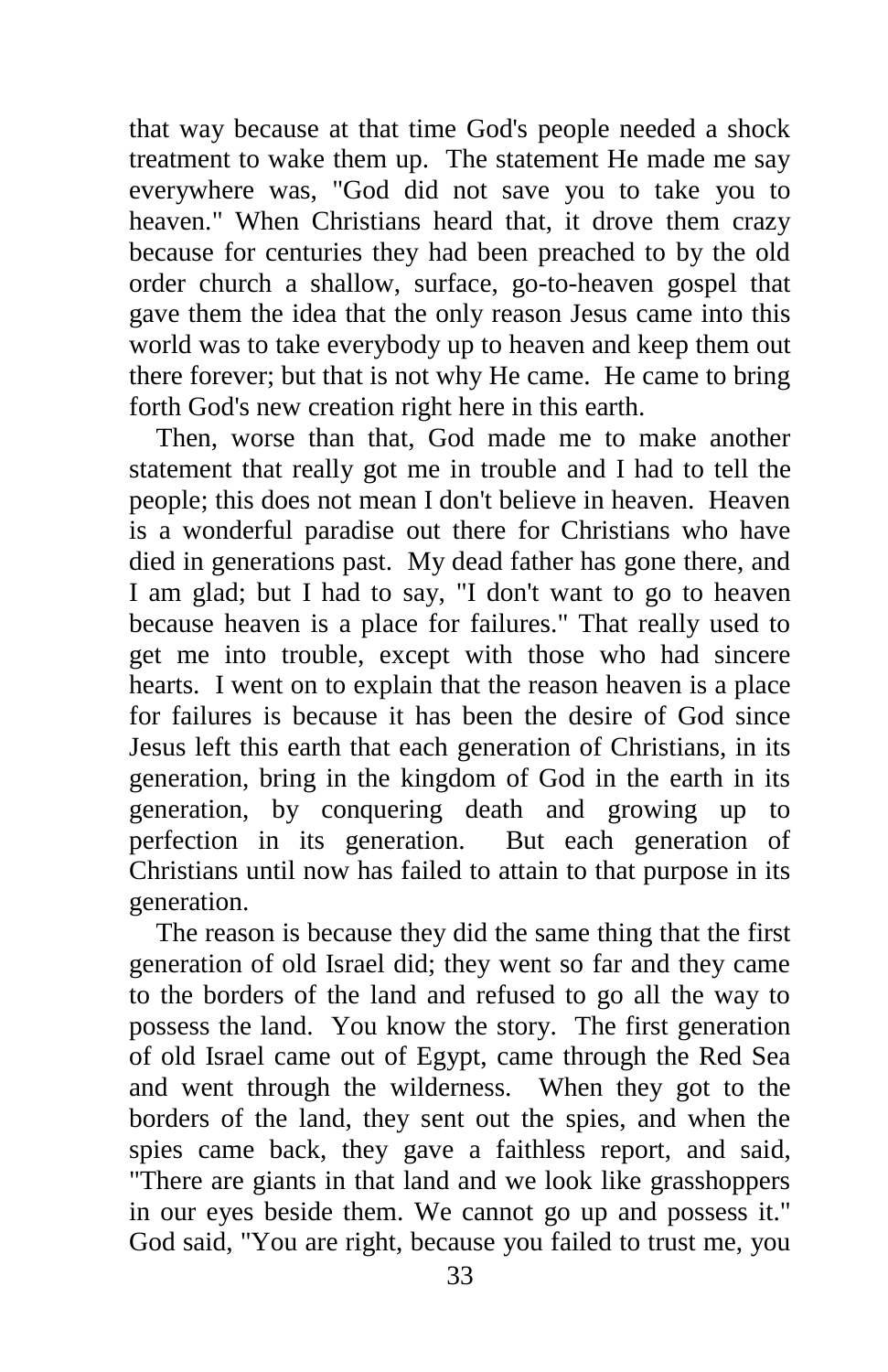will not go up and possess it; you will wander in the place that you have attained to in this walk until you die and go to heaven, and I will raise up a generation of your children that you did not believe I could take care of, and I will take them in to possess the land.

 Every generation of Christians, until now, has done that. They came out through the red blood of Jesus, the Red Sea; they came out of Egypt, went so far and stopped. Pentecostals of the last generation got to the borders of the land with the latter rain move of God, they looked over and saw it. We find the borders of the land in Ephesians 4, where God said that when Jesus ascended He gave five spiritual ministries to the church for the perfecting of the saints, for the building up of the body of Christ until we all come to a perfect man. The Pentecostals looked over and saw the giants of sin and sickness and suffering and death. They said, "We look like grasshoppers in our eyes beside those giants. There is no way we can go up and conquer them here in this earth; nobody can grow up to perfection here; nobody can conquer death and live forever." They went and built their Pentecostal denominations and their organizations, and God said, "You are right because you failed to trust me and believe in me, I'll let you wander around in the wilderness of your baptism in the Holy Spirit experience, and your bawling and sprawling at your Pentecostal altars Sunday after Sunday until you die and go to heaven; and I will raise up a new generation to take in." In the last 15 years there has been a new move of the spirit. From all the denominations God has called out a new generation, Catholics, Baptists, Methodists, Presbyterians, a few Calebs from the Pentecostal realm who held over, and you are it. You are to go in and possess the land.

 The point is, beloved, every generation until now failed to fulfill the purpose of God in their generation. Therefore, God provided a wonderful place called heaven for them to go to rest and wait until the generation of sons of God fulfill God's purpose, grow up to perfection, bring in the kingdom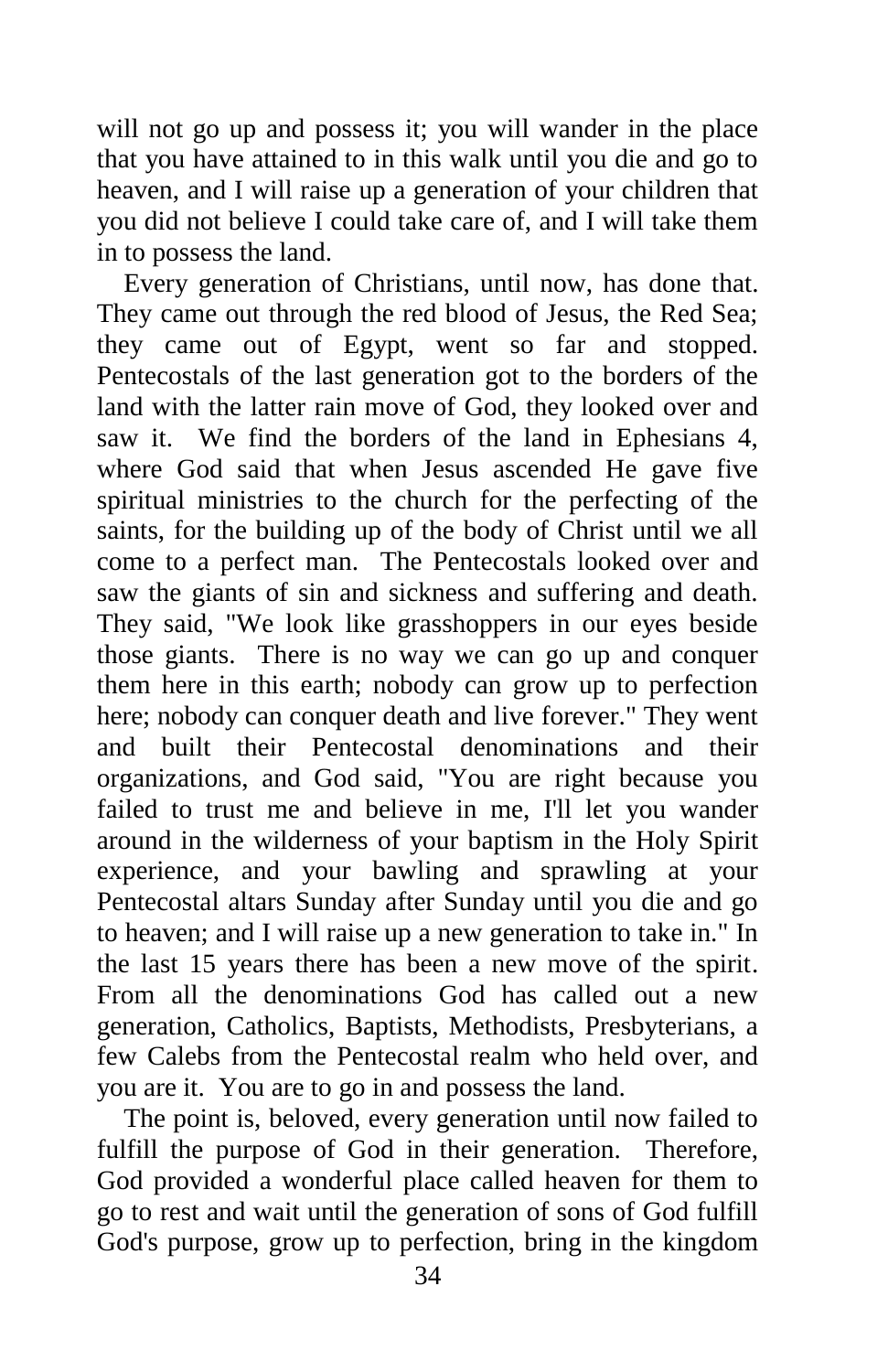of God here in the earth. Then all the failures are going to return in the resurrection, and God's not going to blame them because they were failures, His grace covers it. We are not going to blame them, we are going to be so happy to see them back, but let us not kid ourselves, they were failures. I am not sentimental and I cannot be influenced by sentimental thinking. My father was a Christian and he was the biggest failure of a Christian of anybody I know. He died and he went to heaven and I thank God for it. But if I had to depend on my father's testimony to bring me to Christ, I would be a lost man today. He was the kind of man who would cry every time you mentioned the name Jesus, read his Bible every night, go down to his church, but nothing kept him at times from losing his temper and swatting my mother across the table. When I was a child it did such a work in me that I swore if I ever grew up and got married, the one thing I would never do is lay my hands physically upon my wife. It scared me to death. I love him. I am glad he went to heaven; but I do not want to join him, I do not want to be among the failures. I want to be among David's mighty men. David had his men and he had his mighty men. God has had his men, but in these last days He is going to have His mighty men who are going to stay right here, and at last fulfill the purpose of God right here in this earth by growing up to perfection and being changed into incorruptibility, right here. The object is to live forever, beloved. That is my goal. I do not want to get mixed up in lesser tangents, off on lesser hang-ups-evangelism, healing, kingdom building, the whole business. I am going to let God perfect this spirit, and I am going to change this vile body into one like unto His glorious one. The revelation of God is a balanced revelation. I have seen them get hung up on healing, on gifts, kingdom building, even love, and get so hung up on those things that they die and join the rest of the failures in heaven. Everything has its place, but the ultimate end is to break through the veil into life; that is what I want. I want life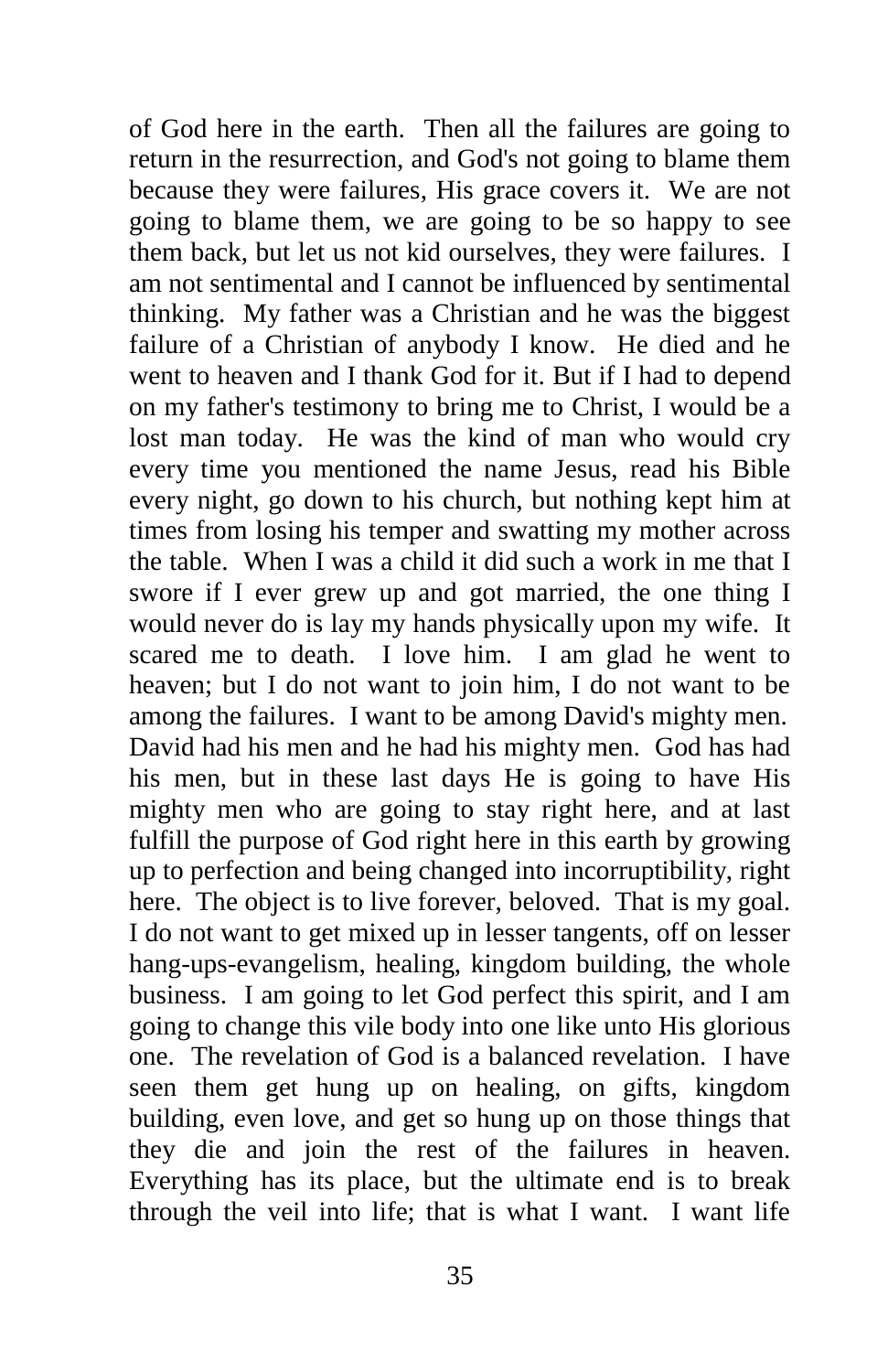because that is what God is, and that is what we are promised in Him, and nothing less than that will do the job.

 We have a real paradox in this earth. We have millions of Christians whose highest ambition in Christ is to die and go to heaven, and spend their last dime in the hospital to keep from going to there. Nevertheless, that is their heart's desire, so they proclaim, and that is their ambition, and they do not know that Peter, and James, and John, and Paul, and Noah, and all the great ones out there are waiting to come back here. It is real funny, all the Christians over here want to go over there, and all the sons of God over there want to come back here. Somebody ought to get together. But you see the great ones out there, they know something the carnal Christians on this earth do not know, and that is that God's highest provision in Christ for us was never to die and go to heaven, but to be changed into our glorified bodies and to rule and reign over this earth and over God's whole universe from this earth as God's priests forever after the order of Melchizedek.

 So we are the new creation; we are the corporate man; we are the resurrection; and we are the Great I Am. We are the church, which is His body, the fulness of Him that filleth all in all. We are the last Adam; we are the new creation, not the old creation. Old things have passed away, and behold all things are become new. The Pentecostal preachers got hold of that verse and they said, "Sister, stop wearing lipstick, and stop cutting your hair, and wear long dresses." Of course, I am not a clothesline preacher; anybody who wants to dress like that and look that drab, it is perfectly all right with me, if that is your conviction. But do not use this verse for it. It has nothing to do with a bunch of low-level carnal things like that. When it says, "If any man be in Christ, he is a new creature," it means he is a new creation creature, and when it says, "Old things have passed away, behold all things are become new," it means that there is a new level of experience for you to trade in your old level experiences that you have had. It is the same commodities,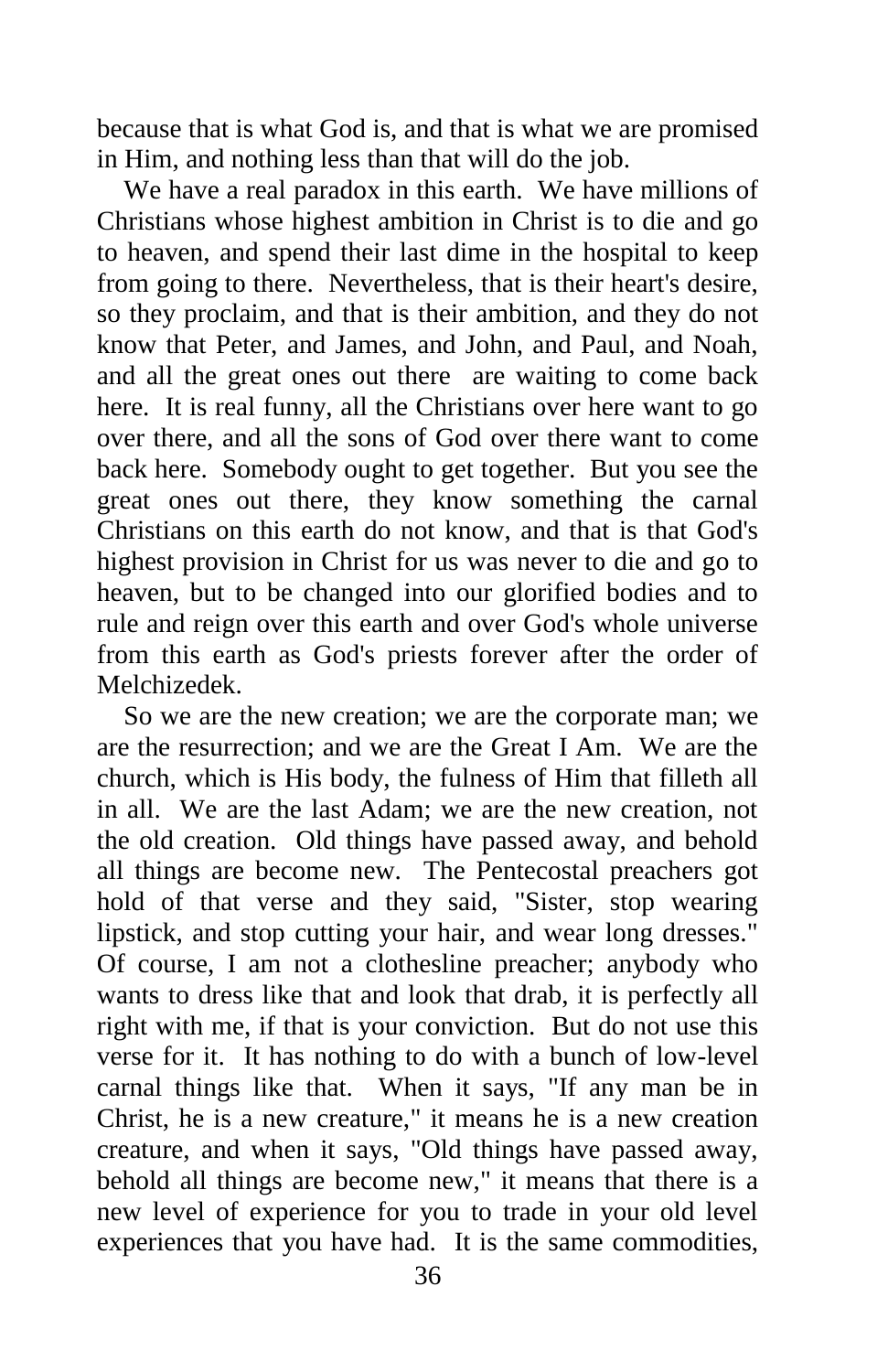faith, truth, love, the same commodities, but a new level of all of them. God is just calling us to trade in the old for the new. You will not lose anything people, lay it on the altar and give it all up and you will get it all back, incorruptible, in a new age.

 The problem with God's people is they get the two all mixed up. God calls them to a higher level of life experience, love experience, and faith experience in Him and they try to drag it down and fit it into the old creation context that they have known and the two do not fit. Jesus said, "That which is born of the flesh is flesh and that which is born of the spirit is spirit," and the two cannot get together - no way. The problem with all old order preachers today is they are trying to build God's new creation kingdom with old creation instruments: Doctor's degrees, university educations, all that fleshy garbage. You cannot build God's new creation kingdom with old creation instruments. You can only build it with new creation instruments: The new birth, the baptism of the Holy Ghost, nine supranatural gifts of the Spirit, nine supranatural fruits of the Spirit, these are the only instruments with which you are going to build God's new creation kingdom, because that which is born of the flesh is flesh and that which is born of the spirit is spirit.

 Jesus tried to explain these things to Nicodemus and all of a sudden Nicodemus' eyeballs started swimming. He got so confused that he said to Jesus, "How can these things be?" Jesus said, "You are a teacher of Israel and you do not know these things?" Okay beloved, here was Nicodemus' problem. He lived in that transition period between two dispensations and he was not walking close enough in the spirit to discern what God was doing. He lived in that transition period between the closing out of the old dispensation of the law and the prophets, and the bringing in of the new dispensation of the spiritual Kingdom of God through grace. Jesus said, "The law and the prophets were until John, and since then the Kingdom of God is preached."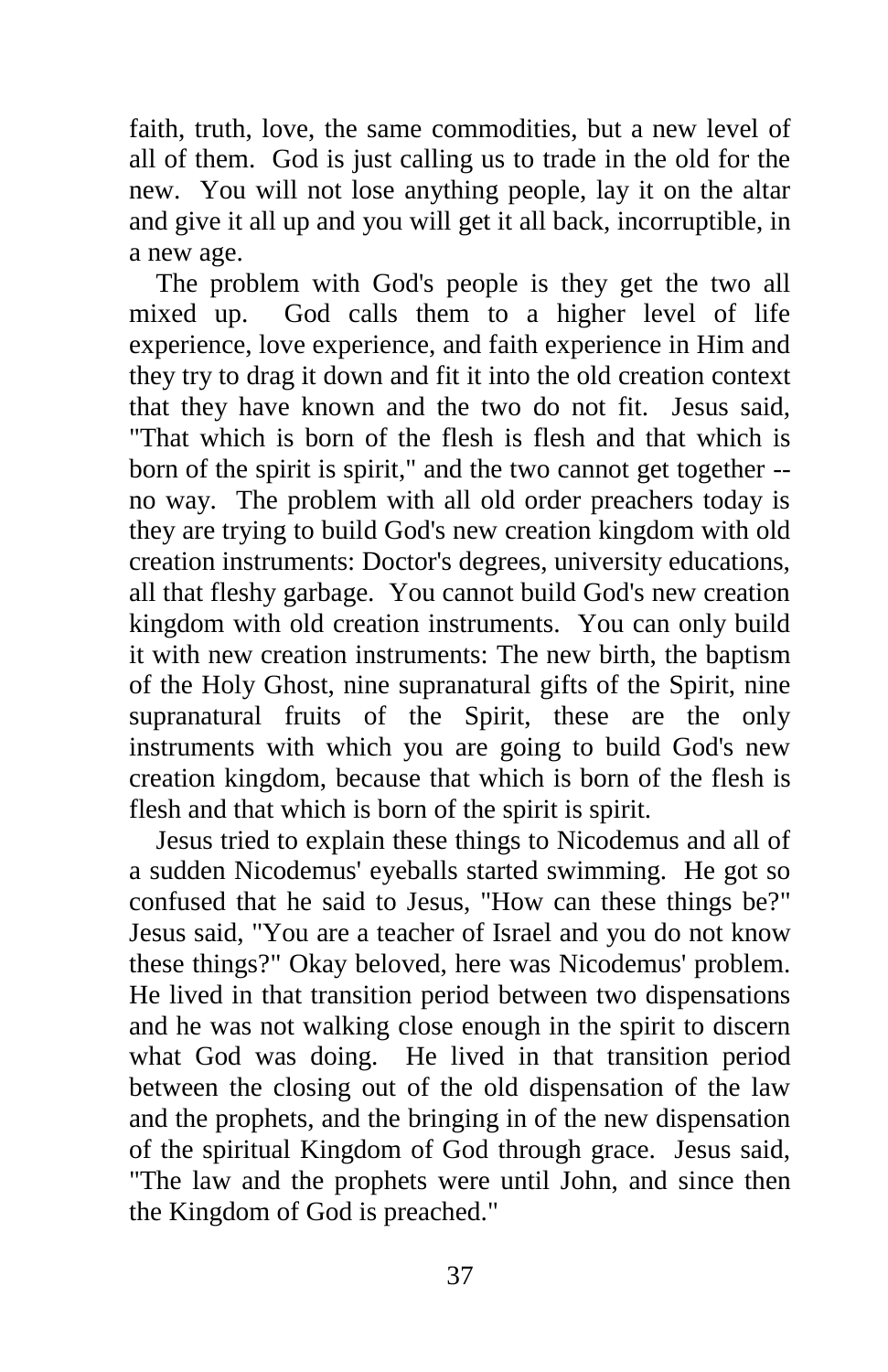A dispensation is a period of time in which God deals with humanity and His people in a certain way to fulfill a certain portion of his plan. The Bible reveals that there are four dispensations in the plan of God for this earth. First was the dispensation of the law and the prophets, which lasted until the coming forth of John the Baptist in his ministry as the forerunner of Jesus, who brought in the second dispensation. Thus, Jesus said, "The law and the prophets were until John." Second is the dispensation of grace through which God is bringing in the spiritual Kingdom of God. The third one is a much shorter dispensation. A seven-year period of great tribulation, which is called in the Bible the judgment day; the dispensation of judgment day. And after that is over, the fourth one will be the dispensation of the thousand year millennial reign of Christ in this earth, the manifested Kingdom of God.

The problem with Nicodemus was, although he was a good priest, faithfully living up to all the light that he had at the time, he could not break free of the darkness of the religious system he was in and hear the voice of the Spirit to discern what God was doing. He lived in that dispensation period between the closing out of the dispensation of the law and the prophets, and the bringing in of the Kingdom of God, and he was not walking close enough in the spirit to see the change God was making and to move with it. The Kingdom of God, the spiritual Kingdom of God, was all around him and he could not see it. The little people were experiencing it, the sick were being healed, the lame were walking, and the eyes of the blind were being opened through God's spiritual law of faith which the spiritual Kingdom of God operates on.

 So the Kingdom of God was being made visible all around Nicodemus and all the rest of them; but they could not see it. Just like a lot of old order preachers today with their denominations and their religions and their legalistic forms and programs and their church liturgy and their rituals and their religiosity, and the Kingdom of God is being made